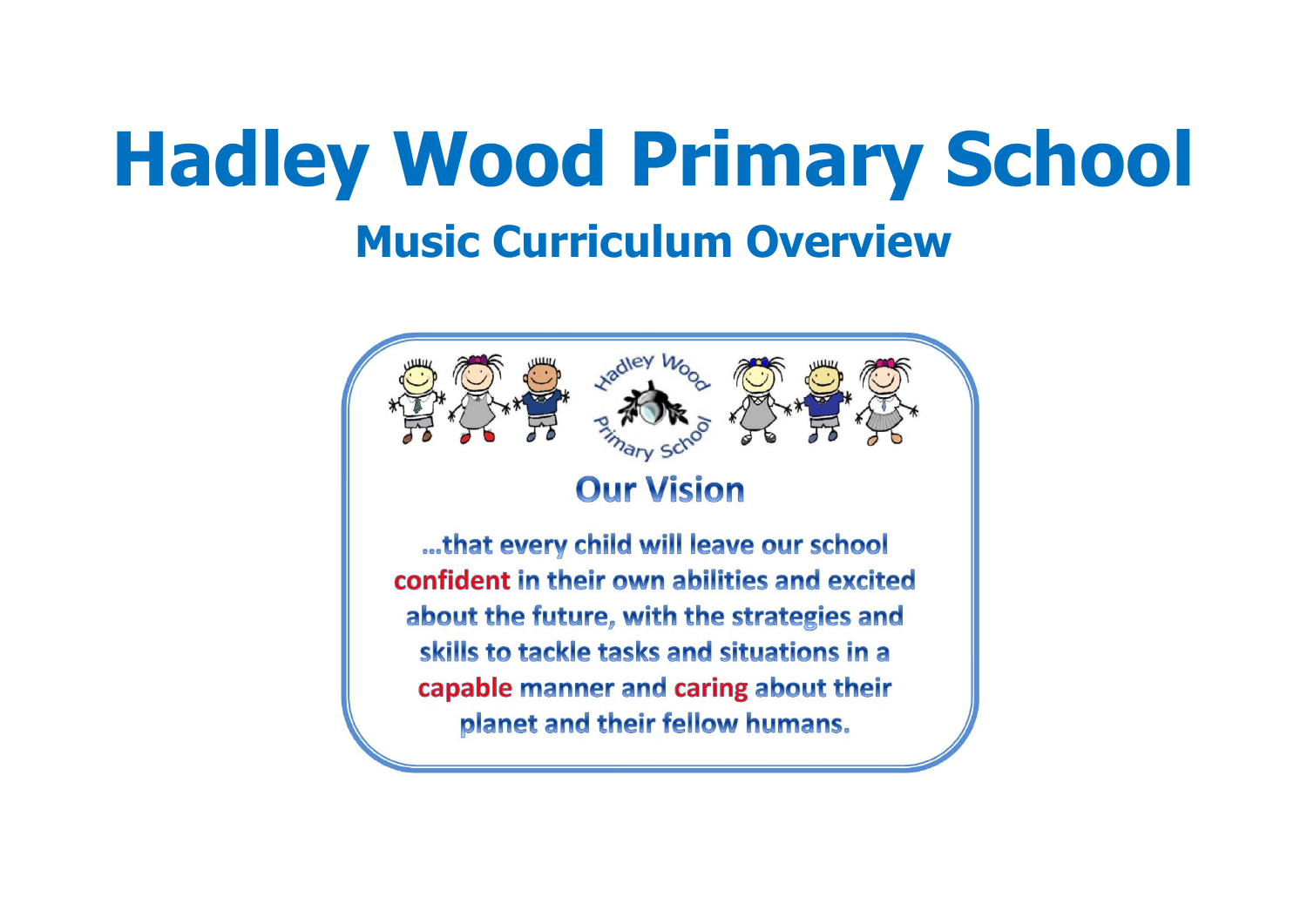#### **Curriculum Intent:**

At Hadley Wood, we believe music is a universal language that embodies one of the highest forms of creativity. We believe high quality music education should engage and inspire pupils to develop a love of music and their talent as musicians and so increase their self-confidence, creativity and sense of achievement. As pupils progress, we encourage them to develop a critical engagement with music, allowing them to compose and to listen with discrimination to a wider range of musical pieces and genres.

We have designed our whole school curriculum into half-termly themes and teach our music curriculum within these themes to ensure we make music relevant and meaningful whilst also teaching explicit music skills and knowledge. Our Music Curriculum aims to ensure all children have the opportunity to perform, listen to, review and evaluate music; to learn to sing, create and compose music and to understand and explore how music is created, produced and communicated.

We want to engage children to love participating and feel that music and 'being musical' isn't a gift and a talent held by a few, but it is a tool and pleasure for all. We believe these experiences support the growth of each child's cultural capital.

Our music curriculum has a focus on the significance of famous musicians both classical and modern as well as providing opportunities to explore and learn about significant musical events that celebrate music locally and globally.

We recognise through our music curriculum that subject-specific vocabulary is important for children to acquire. This will support their musical knowledge and understanding. When planning our curriculum, the vocabulary required to succeed is identified, planned and modelled within our music curriculum.

We aim to promote a mutual respect for the role that music plays in people's lives and create a strong and positive bond within our school and join the community together. We do this through listening, singing, playing, evaluating, analysing and composing across a wide range of historical periods, styles, traditions and musical genres. Our three school values: confident, capable and caring underpin this musical ethos.

#### **How we plan for and teach Music:**

In our Early Years Foundation Stage, we teach Reception-aged children music through the EYFS Statutory Framework and the Development Matters non-statutory guidance. Expressive Arts & Design is one of the four specific areas within the Early Years Foundation Stage (EYFS) and is used to develop a child's imagination, creativity and their ability to use media and materials. We ensure our curriculum and both our indoor and outdoor provision areas encourage children to explore a range of musical experiences from singing well-known nursery rhymes and songs to performing songs with others and to develop towards moving in time with music.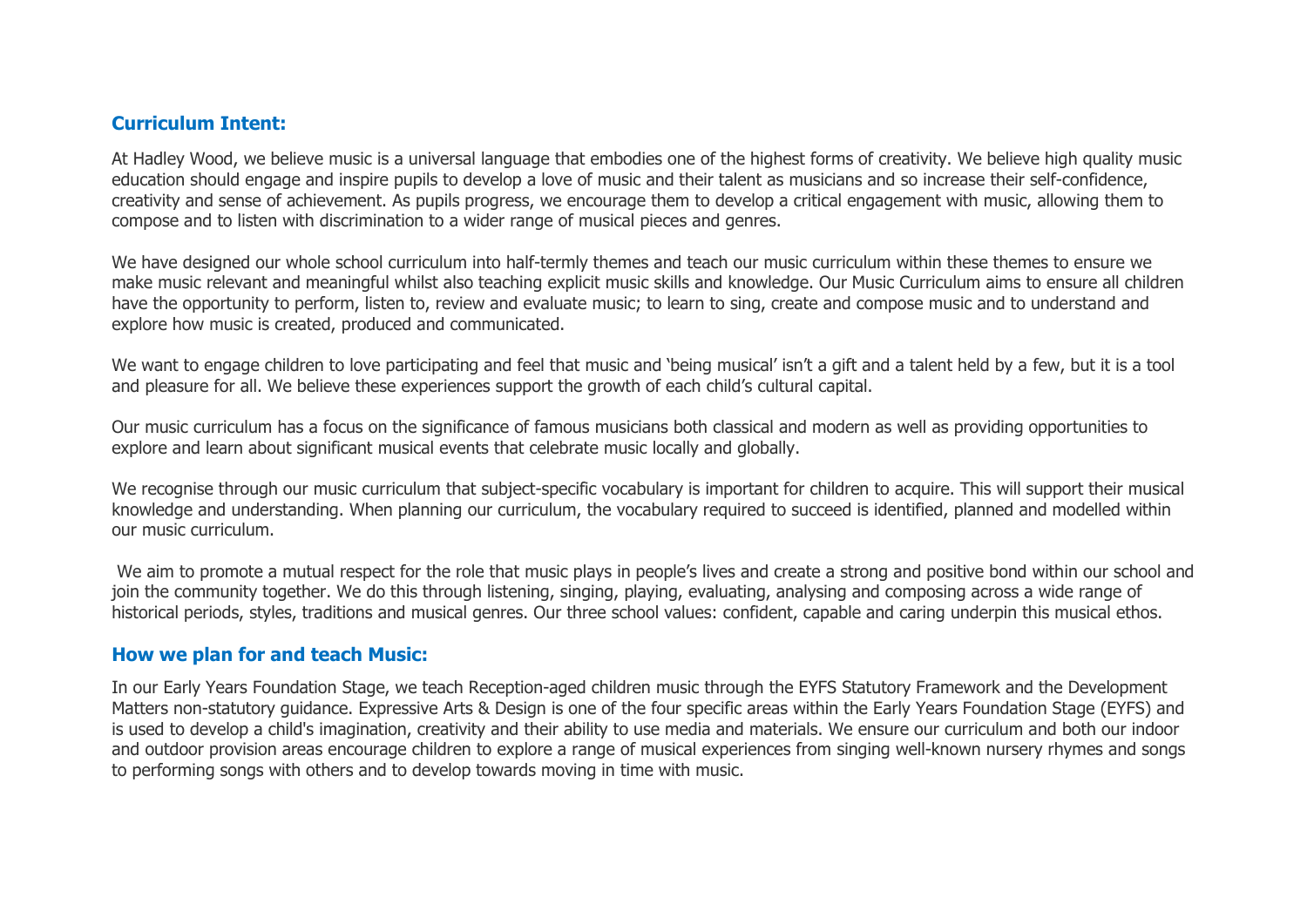Our EYFS, Key Stage 1 & 2 Music Curriculum is developed around the Primary National Curriculum, England incorporating ideas from the Model Music Curriculum. Music skills are explicitly taught, practised and developed through the medium of our half-termly themes. In order to ensure children improve their music knowledge, understanding and skills, we ensure our curriculum builds on prior knowledge, skills and experiences. To ensure a cohesive and progressive Music curriculum through school from Reception to Year 6, we have developed our own music curriculum drawing on expertise from both Kapow Music, Charanga and Local Authority Music Hub to support our planning, teaching and learning.

#### **What you will see in our Music lessons:**

- 1. Every lesson is carefully planned around **an enquiry question for children to answer**. By ensuring that these questions spark children's enquiry and **curiosity,** children are engaged in their learning and want to find out the answer. Lessons are purposeful and result in children gaining a new understanding of the world around them.
- 2. In each lesson the **learning objective** is designed so that children have a powerful understanding of the skills and understanding they are developing in the lesson. **Success criteria** define the features of the learning intention in the context of the activity so that children can identify what they are aiming for and how well they are doing.
- 3. Learning is effectively sequenced by sharing prior learning **'building blocks'** at the start of each lesson/topic/new concept. We recognise that children are more likely to retain new learning if it connected to prior understanding. Building blocks help pupils of all levels to connect new learning with existing concepts and promote **independence.**
- 4. Teachers start each lesson with a **discursive statement** to engage pupils and draw links between prior and new learning. Different levels of challenge and **'what if'** challenges help to ensure our children have high aspirations of themselves and strive to be the best they can be.
- 5. Teachers skillfully use the **'Deliberate Mistake'** approach to learning to build pupil **resilience** to failure alongside their ability to work independently to problem solve. This embeds the concept that making mistakes is integral to the learning process.

#### **How we evaluate learning in Music:**

To capture learning in music, class teachers use video footage to show progress between the first and final session within each unit of work. Class teachers measure impact by assessing children against The Big Question for each unit of work.

On completion of the unit of work, class teachers then use the children's compositional work, along with the final piece in order to make a judgement as to whether each child is working at developing, expected or exceeding level.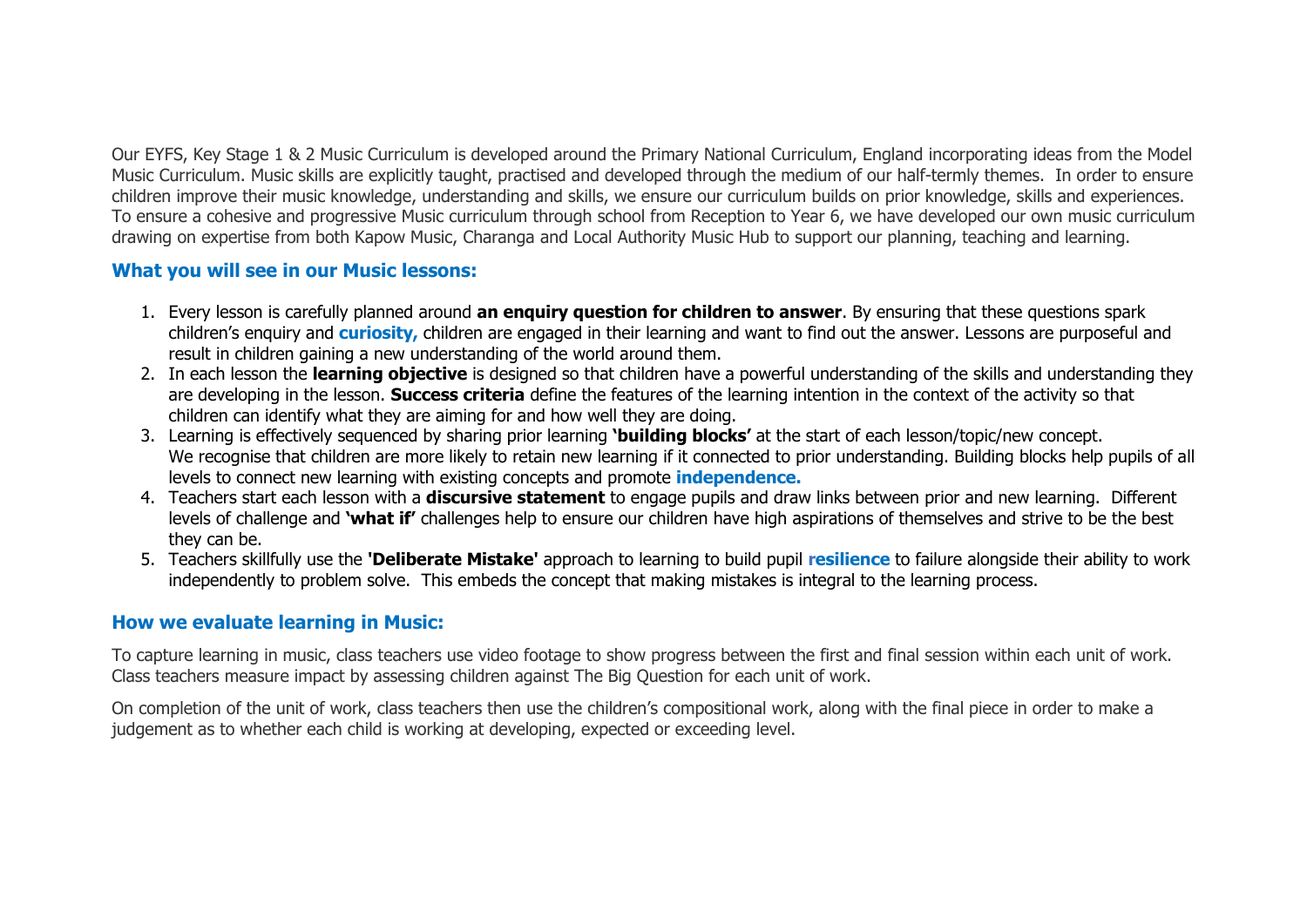## **Music Long Term Overview: EYFS – Year 6**

## **Rationale for Sequencing**

| <b>Development matters</b> |                                      |                                             |                                                                                                                                                                                                                                                                                                                                                                                                                                                                                                                                                                              | <b>Curriculum provision</b>                                                                                                                                                                                                                                                                                                                                                                                                                                                                                                                                                                                                                                                                                | <b>Contribution on wider music</b><br>knowledge and what later<br>content this prepares for                                                                                                                                                                                                                                                                                                                                                                                                                                                                                                                                                                         |
|----------------------------|--------------------------------------|---------------------------------------------|------------------------------------------------------------------------------------------------------------------------------------------------------------------------------------------------------------------------------------------------------------------------------------------------------------------------------------------------------------------------------------------------------------------------------------------------------------------------------------------------------------------------------------------------------------------------------|------------------------------------------------------------------------------------------------------------------------------------------------------------------------------------------------------------------------------------------------------------------------------------------------------------------------------------------------------------------------------------------------------------------------------------------------------------------------------------------------------------------------------------------------------------------------------------------------------------------------------------------------------------------------------------------------------------|---------------------------------------------------------------------------------------------------------------------------------------------------------------------------------------------------------------------------------------------------------------------------------------------------------------------------------------------------------------------------------------------------------------------------------------------------------------------------------------------------------------------------------------------------------------------------------------------------------------------------------------------------------------------|
| 3-4 years old              | <b>Expressive Arts</b><br>and Design | <b>Being</b><br>Imaginative &<br>Expressive | Listen with increased attention<br>$\bullet$<br>to sounds.<br>Respond to what they have<br>$\bullet$<br>heard, expressing their<br>thoughts and feelings.<br>Remember and sing entire<br>songs.<br>Sing the pitch of a tone sung<br>by another person ('pitch<br>match').<br>Sing the melodic shape<br>$\bullet$<br>(moving melody, such as up<br>and down, down and up) of<br>familiar songs.<br>Create their own songs or<br>$\bullet$<br>improvise a song around one<br>they know.<br>Play instruments with<br>increasing control to express<br>their feelings and ideas. | As part of the celebration unit of work,<br>pupils will learn about the festival of Diwali<br>and respond to music through movement.<br>Pupils will learn some of the dances and<br>instruments from the festival of Hanukkah.<br>Learning about the festival of Kwanzaa,<br>pupils take part in a traditional African call<br>and response song and find classroom<br>objects to use as drums.<br>Pupils take part in a Christmas group song<br>involving singing, creating vocal sounds<br>and playing instruments and sing and<br>move to a Christmas song. This is enriched<br>by a visit to St Paul's Church.<br>Pupils create and perform appropriate<br>actions to represent Christmas song lyrics. | The EYFS music curriculum,<br>prepares pupils for the Year $1 -$<br>Superheroes unit where pupils<br>have an effect on the performance<br>of a piece of music.<br>Learning about the festival of<br>Kwanzaa will lay the foundations for<br>future units of work where pupils<br>will explore the music from different<br>cultures including reggae music,<br>The Beatles unit of work in Year<br>1; Jazz music in Year 3 and<br><b>Blues music in Year 5.</b><br>The <b>EYFS units of work Musical</b><br><b>Stories, Celebration Music and</b><br><b>Music and Movement present</b><br>pupils with the opportunity to listen<br>to and repeat back simple lyrics. |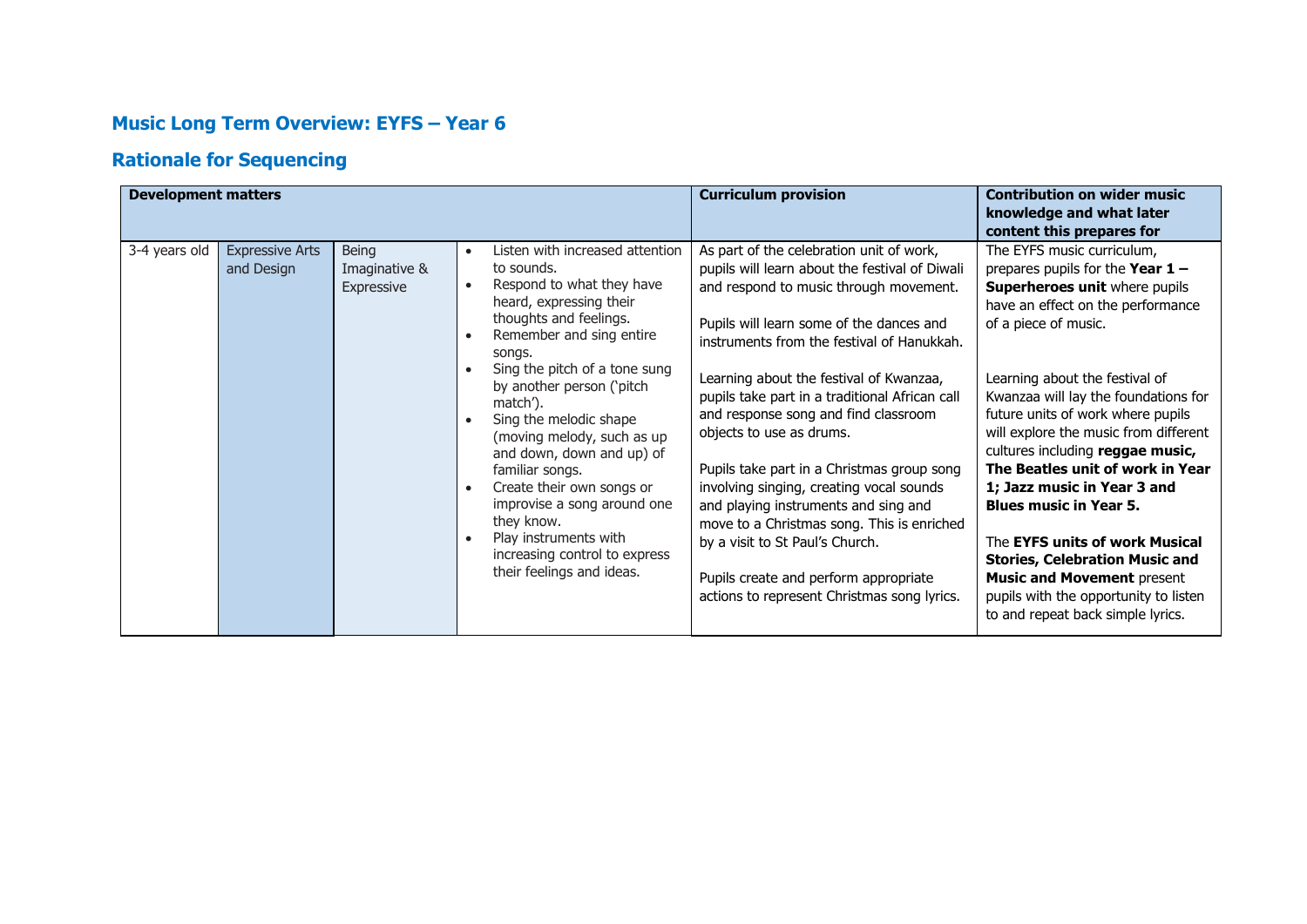| Reception | <b>Expressive Arts</b><br>and Design | <b>Being</b><br>Imaginative &<br>Expressive | Listen attentively, move to<br>and talk about music,<br>expressing their feelings and<br>responses.<br>Watch and talk about dance<br>and performance art,<br>expressing their feelings and<br>responses.<br>Sing in a group or on their<br>own, increasingly matching<br>the pitch and following the<br>melody.<br>Explore and engage in music<br>making and dance, performing<br>solo or in groups. | Pupils are given the opportunity to sing,<br>dance and perform in front of an audience<br>in the Reception Nativity production.<br>Within the exploring sounds unit of work,<br>pupils will explore how they can use their<br>voice and bodies to make sounds,<br>experiment with tempo and dynamic when<br>playing instruments, identify sounds in the<br>environment and differentiate between<br>them.<br>Within the music and movement unit of<br>work, pupils will create their own simple<br>actions to well-known songs, learn how to<br>move to a beat and express feelings and<br>emotions through movement to music.<br>Within the musical stories unit of work,<br>pupils will move to music with instruction,<br>changing movements to match the tempo,<br>pitch or dynamic of the piece;<br>understanding that music and instruments<br>can be used to convey moods or represent<br>characters; playing an instrument as part<br>of a group story.<br>Pupils will learn what makes a musical<br>instrument, they will then use recyclable | This will prepare pupils for the Year<br>1 Fairytales unit of work where<br>they will explore the concept of<br>syllables and how to create rhythmic<br>patterns.<br>By exploring musical instruments<br>and composing their own pieces<br>through exploratory play, pupils will<br>be well prepared for the Year 1<br>unit of work Your Imagination<br>where pupils will learn to accurately<br>play the glockenspiel in time with<br>the music as part of the<br>performance and will develop their<br>understanding of the note C.<br>Pupils will explore using musical<br>instruments, their voice and body<br>percussion to represent characters<br>or convey mood. This will build the<br>foundations for future learning in<br>the Year $1$ – Summer 2 unit of work<br>around the theme of Rousseaux and<br>the All About me unit of work in<br>Year 2. |
|-----------|--------------------------------------|---------------------------------------------|------------------------------------------------------------------------------------------------------------------------------------------------------------------------------------------------------------------------------------------------------------------------------------------------------------------------------------------------------------------------------------------------------|--------------------------------------------------------------------------------------------------------------------------------------------------------------------------------------------------------------------------------------------------------------------------------------------------------------------------------------------------------------------------------------------------------------------------------------------------------------------------------------------------------------------------------------------------------------------------------------------------------------------------------------------------------------------------------------------------------------------------------------------------------------------------------------------------------------------------------------------------------------------------------------------------------------------------------------------------------------------------------------------------------------------------------------------------------|----------------------------------------------------------------------------------------------------------------------------------------------------------------------------------------------------------------------------------------------------------------------------------------------------------------------------------------------------------------------------------------------------------------------------------------------------------------------------------------------------------------------------------------------------------------------------------------------------------------------------------------------------------------------------------------------------------------------------------------------------------------------------------------------------------------------------------------------------------------|
|           |                                      |                                             |                                                                                                                                                                                                                                                                                                                                                                                                      | materials to create and play their own.<br>Pupils will learn the four different groups of<br>musical instruments and where they are                                                                                                                                                                                                                                                                                                                                                                                                                                                                                                                                                                                                                                                                                                                                                                                                                                                                                                                    |                                                                                                                                                                                                                                                                                                                                                                                                                                                                                                                                                                                                                                                                                                                                                                                                                                                                |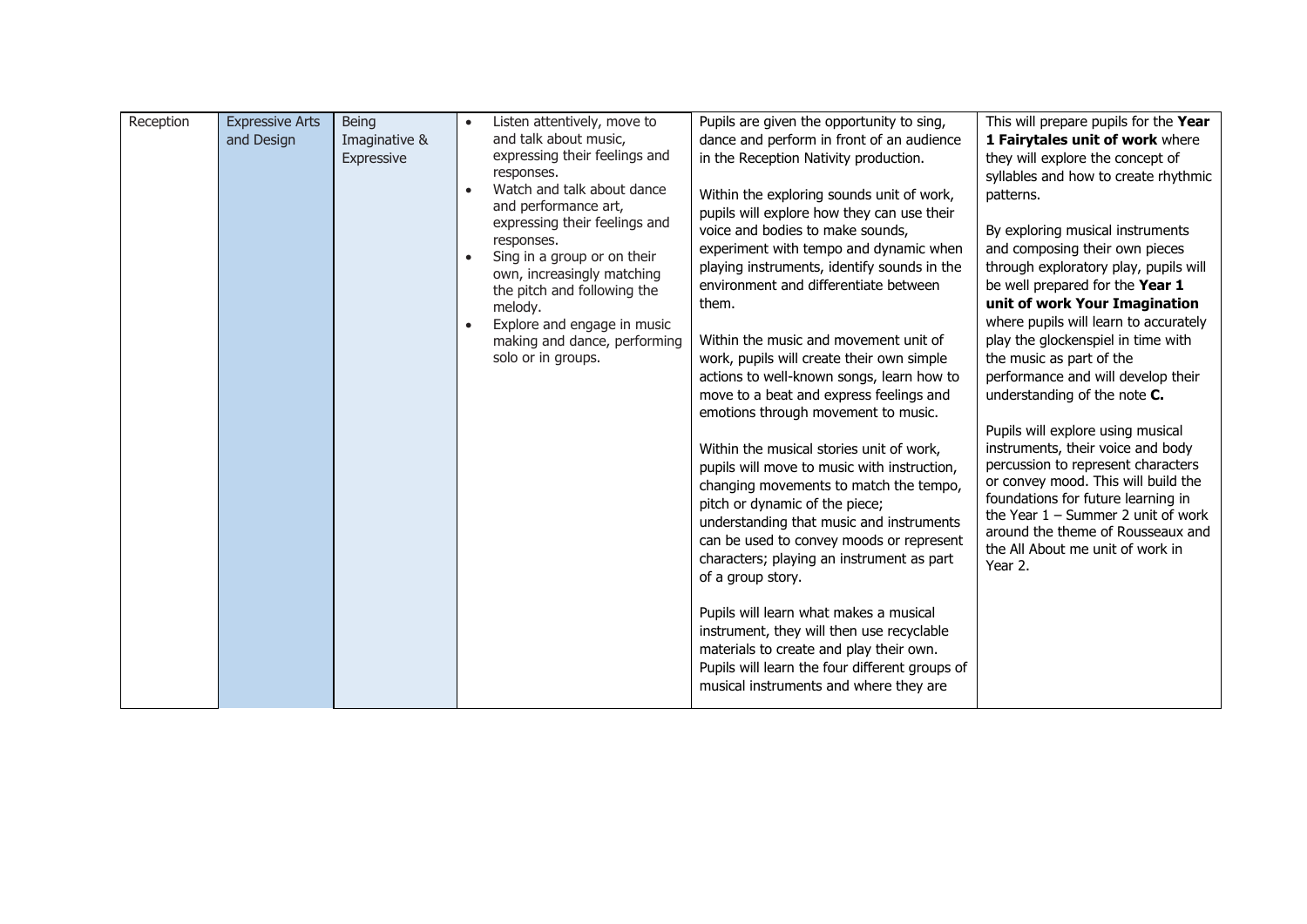| <b>ELG</b> | <b>Expressive Arts</b><br>and Design | Being<br>Imaginative<br>And Expressive | ٠<br>$\bullet$ | Sing a range of well-known<br>nursery rhymes and songs.<br>Perform songs, rhymes,<br>poems and stories with<br>others, and (where<br>appropriate) try to move in<br>time with music | positioned in the orchestra. Pupils will<br>follow a beat using an un-tuned instrument<br>and perform a practised song to a small<br>audience. |  |
|------------|--------------------------------------|----------------------------------------|----------------|-------------------------------------------------------------------------------------------------------------------------------------------------------------------------------------|------------------------------------------------------------------------------------------------------------------------------------------------|--|
|------------|--------------------------------------|----------------------------------------|----------------|-------------------------------------------------------------------------------------------------------------------------------------------------------------------------------------|------------------------------------------------------------------------------------------------------------------------------------------------|--|

| Year 1      | <b>Substantive Knowledge Content</b><br>based around a Big Question | Recurring themes, ideas and language                      | <b>Contribution on wider Musical knowledge and what</b><br>later content this prepares for |
|-------------|---------------------------------------------------------------------|-----------------------------------------------------------|--------------------------------------------------------------------------------------------|
| Autumn 1    | How do pitch and tempo effect the                                   | This unit of work introduces the concept of               | This unit of work builds on the unit of work introduced in                                 |
|             | performance of a piece?                                             | <b>pitch</b> and <b>tempo</b> in a meaningful way. Pupils | <b>EYFS: Musical Stories</b> where pupil learned how to move                               |
| Theme:      | Understand the concept of pitch                                     | learn how to identify high and low notes and to           | to music with instruction, change movements to match the                                   |
| Superheroes | Create a pattern using two pitches                                  | compose a simple tune, they explore some                  | tempo, pitch or dynamic of the piece; understand that                                      |
|             | Understand the concept of tempo                                     | different instruments, as well as investigate how         | music and instruments can be used to convey moods or                                       |
|             | Create a superhero theme tune                                       | tempo changes help tell a story and make music            | represent characters and play an instrument as part of a                                   |
|             | Perform confidently as part of a group                              | more exciting. Using their understanding of               | group story.                                                                               |
|             |                                                                     | pitch, children create a simple superhero theme           |                                                                                            |
|             |                                                                     | tune using a low note and a high note.                    | This unit of work provides pupils with the foundations of                                  |
|             |                                                                     | Throughout the course of the unit, the pupils will        | knowledge of pitch and tempo which are revisited in Year                                   |
|             |                                                                     | develop their superhero theme tunes by adding             | 2- autumn 1 in the unit of work exploring western                                          |
|             |                                                                     | tempo changes to make them sound more                     | stories where pupils will use musical instruments to                                       |
|             |                                                                     | exciting. Pupils will learn to identify the features      | represent different characters in a story.                                                 |
|             |                                                                     | of superhero theme tunes before working in                |                                                                                            |
|             |                                                                     | groups to create their own superhero                      | This concept is revisited in Year $3$ – autumn 1 in the                                    |
|             |                                                                     | compositions. Finally, pupils will perform their          | unit of work around the theme of mountains where                                           |
|             |                                                                     | theme tune compositions and feedback to their             | pupils will first listen to music and consider the narrative it                            |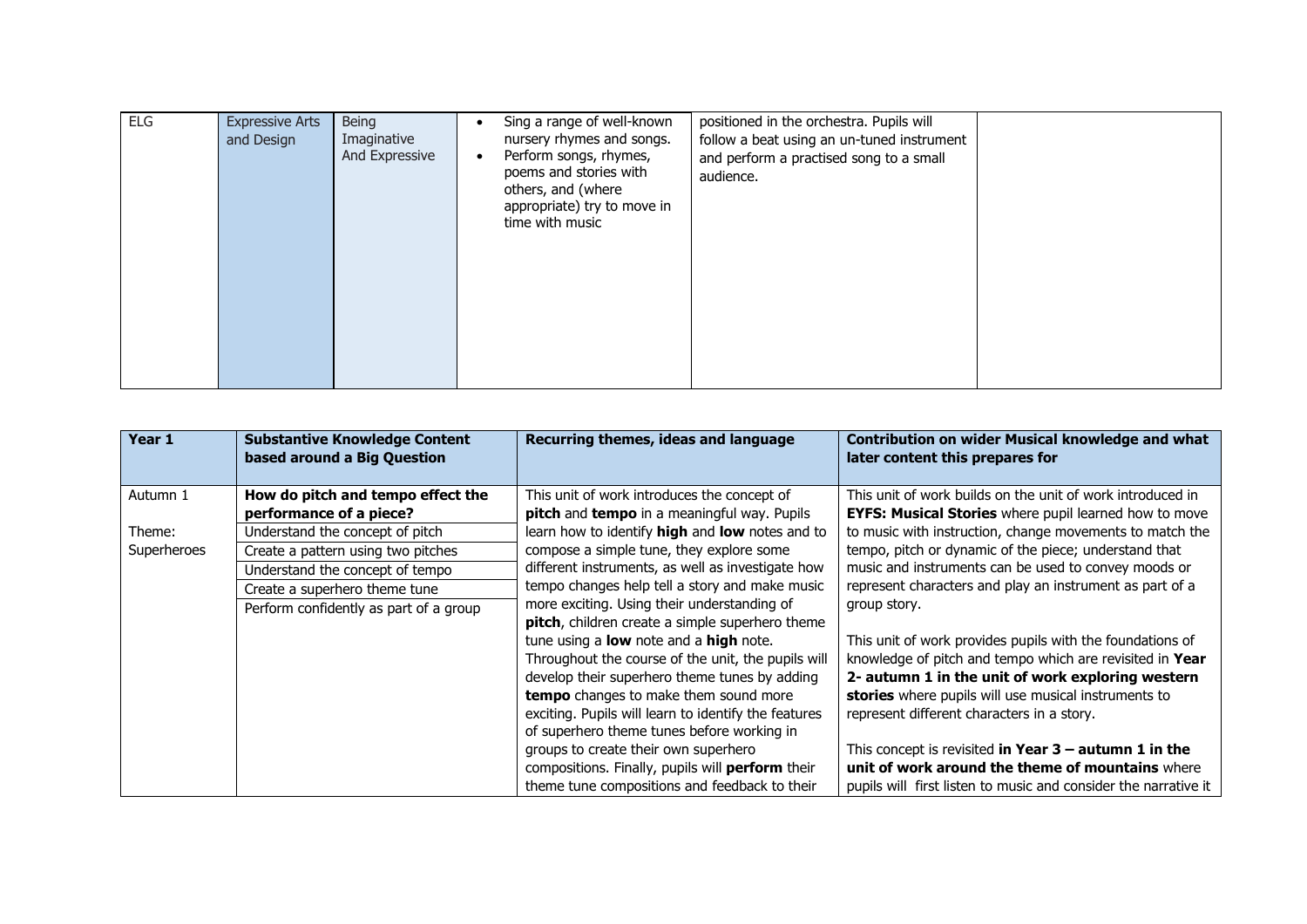| Autumn 2<br>Theme: Rhythm<br>in the Way We<br>Walk and<br>Banana Rap | What is special about Reggae Music?<br>Listen and appraise $-$ Rhythm in the Way<br>We Walk<br>Singing the song<br>Performing the song<br>Listen and appraise- Banana Rap<br>Singing the song<br>Performing the song | peers, commenting on the pitch and tempo of<br>their pieces.<br>Pupils will use their bodies to find the pulse of a<br>piece of music. After listening to the song<br>'Banana Rap' pupils will discuss what they have<br>heard: how many singers are there?<br>Male/female? Female and male solo singers and<br>male and female backing singers. By listening to<br>the backing accompaniment, pupils will<br>discuss how many instruments can be heard<br>including: Piano, guitar, bass guitar, drums and<br>extra percussion. Pupils will then explore this<br>genre of music: Reggae style which originates<br>in Jamaica. Pupils will learn how Bob Marley<br>made Reggae music famous throughout the<br>whole world. Pupils will explore the key features<br>of Reggae music (it has a strong backbeat<br>groove, the emphasis on <b>beats</b> 2 and 4). | could represent by paying close attention to the dynamics,<br>pitch and tempo and how they change throughout the<br>piece.<br>This unit of work introduces the concept of pulse and<br>rhythm to pupils.<br>Within this unit of work pupils will learn how music has a<br>steady pulse, like a heartbeat. They will explore how we<br>can create rhythms from words, our names, favourite<br>food, colours and animals. This will prepare pupils for<br>future units of work such as the following Year 1 unit of<br>work around the theme of Fairytales.<br>This unit of work also prepares pupils for the Year 2 unit<br>of work around the theme of 'Zootime' where pupils<br>will again revisit the musical genre of reggae. |
|----------------------------------------------------------------------|----------------------------------------------------------------------------------------------------------------------------------------------------------------------------------------------------------------------|----------------------------------------------------------------------------------------------------------------------------------------------------------------------------------------------------------------------------------------------------------------------------------------------------------------------------------------------------------------------------------------------------------------------------------------------------------------------------------------------------------------------------------------------------------------------------------------------------------------------------------------------------------------------------------------------------------------------------------------------------------------------------------------------------------------------------------------------------------------|----------------------------------------------------------------------------------------------------------------------------------------------------------------------------------------------------------------------------------------------------------------------------------------------------------------------------------------------------------------------------------------------------------------------------------------------------------------------------------------------------------------------------------------------------------------------------------------------------------------------------------------------------------------------------------------------------------------------------------|
| Spring 1                                                             | How can different sounds be used to                                                                                                                                                                                  | This unit of work introduces the concept of                                                                                                                                                                                                                                                                                                                                                                                                                                                                                                                                                                                                                                                                                                                                                                                                                    | This unit of work reinforces the core concepts introduced                                                                                                                                                                                                                                                                                                                                                                                                                                                                                                                                                                                                                                                                        |
|                                                                      | represent characters in a fairytale?                                                                                                                                                                                 | timbre, learning that different sounds can                                                                                                                                                                                                                                                                                                                                                                                                                                                                                                                                                                                                                                                                                                                                                                                                                     | in the EYFS units of work Musical Stories,                                                                                                                                                                                                                                                                                                                                                                                                                                                                                                                                                                                                                                                                                       |
| Theme:<br>Fairytales                                                 | Use voices expressively to speak and<br>chant                                                                                                                                                                        | represent characters and key moments in a<br>story, though the theme of fairytales. Pupils will                                                                                                                                                                                                                                                                                                                                                                                                                                                                                                                                                                                                                                                                                                                                                                | <b>Celebration Music and Music and Movement where</b><br>pupils were provided with the opportunity to listen to and                                                                                                                                                                                                                                                                                                                                                                                                                                                                                                                                                                                                              |
|                                                                      | Select suitable instrumental sounds to<br>represent a character                                                                                                                                                      | explore clapping along to the syllables of words<br>and phrases before creating rhythmic patterns                                                                                                                                                                                                                                                                                                                                                                                                                                                                                                                                                                                                                                                                                                                                                              | repeat back simple lyrics. Within this unit of work, pupils<br>will explore the concept of syllables and how to create                                                                                                                                                                                                                                                                                                                                                                                                                                                                                                                                                                                                           |
|                                                                      | Select suitable instrumental sounds to                                                                                                                                                                               | to tell a familiar fairy tale. As the unit<br>progresses, pupils will be given the opportunity                                                                                                                                                                                                                                                                                                                                                                                                                                                                                                                                                                                                                                                                                                                                                                 | rhythmic patterns, building on prior understanding.                                                                                                                                                                                                                                                                                                                                                                                                                                                                                                                                                                                                                                                                              |
|                                                                      | represent a character<br>Compose and play a rhythm                                                                                                                                                                   | to build on their understanding of timbre by                                                                                                                                                                                                                                                                                                                                                                                                                                                                                                                                                                                                                                                                                                                                                                                                                   | The concept of timbre is introduced in this unit which lays                                                                                                                                                                                                                                                                                                                                                                                                                                                                                                                                                                                                                                                                      |
|                                                                      | Recognise how timbre is used to represent                                                                                                                                                                            | carefully selecting and playing appropriate                                                                                                                                                                                                                                                                                                                                                                                                                                                                                                                                                                                                                                                                                                                                                                                                                    | the foundations for future units of work in Year 2                                                                                                                                                                                                                                                                                                                                                                                                                                                                                                                                                                                                                                                                               |
|                                                                      | characters in a piece of music                                                                                                                                                                                       | instruments or body percussion to help tell the                                                                                                                                                                                                                                                                                                                                                                                                                                                                                                                                                                                                                                                                                                                                                                                                                | Western Stories and Space Race where pupils use                                                                                                                                                                                                                                                                                                                                                                                                                                                                                                                                                                                                                                                                                  |
|                                                                      | Keep the pulse using untuned instruments                                                                                                                                                                             | story of 'The Three Little Pigs'. Following this,<br>pupils learn to identify how timbre is used to                                                                                                                                                                                                                                                                                                                                                                                                                                                                                                                                                                                                                                                                                                                                                            | their understanding of timbre, tempo and dynamics to                                                                                                                                                                                                                                                                                                                                                                                                                                                                                                                                                                                                                                                                             |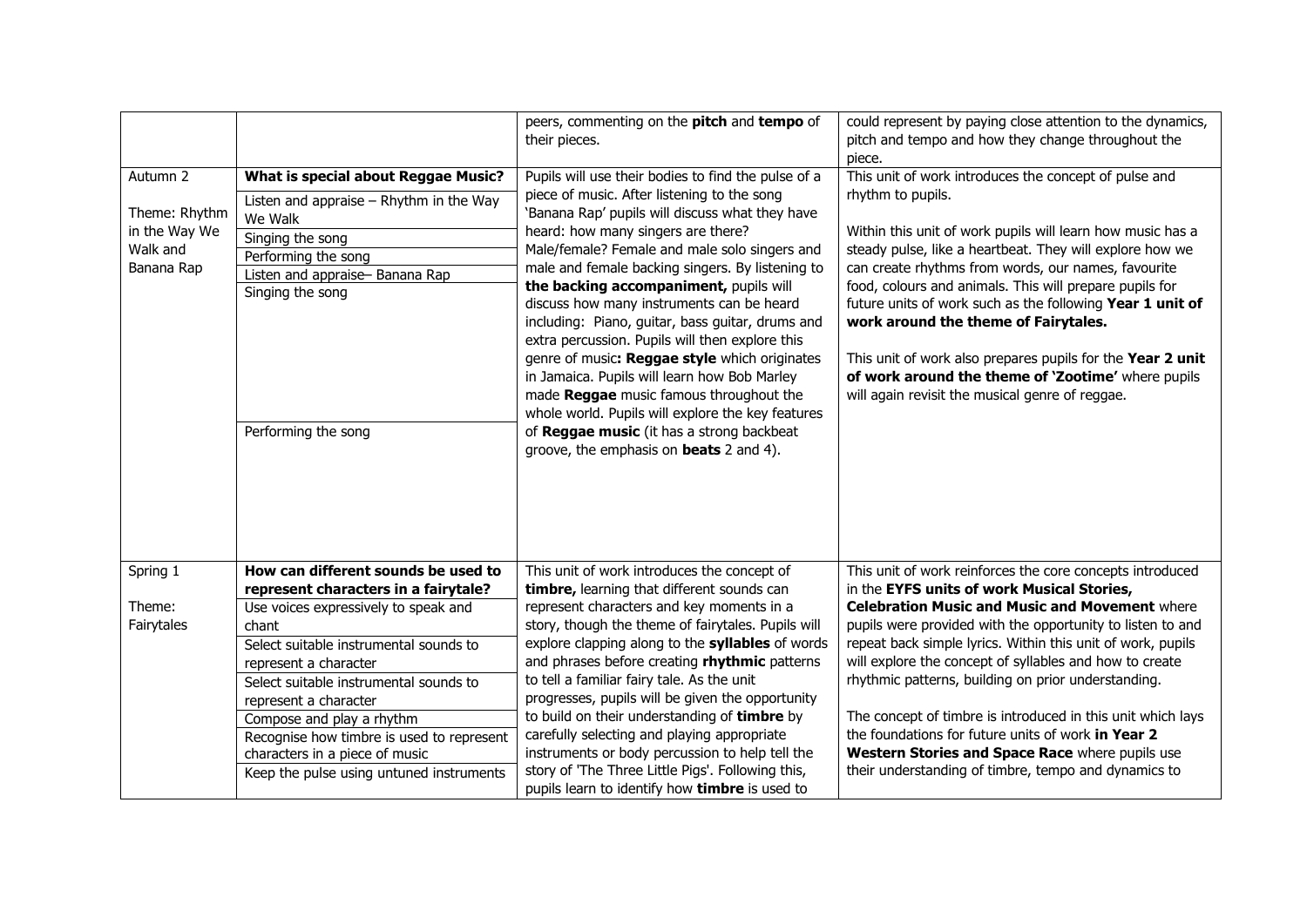|                                          |                                                                                                                                                                                                                                                                                                                                                                                                                                                     | represent the different characters in 'Peter and<br>the Wolf' and develop their appreciation of this<br>classical musical composition written by Sergei<br>Prokofiev in 1936. Pupils showcase their work<br>throughout this unit by using untuned<br>instruments to create and perform their own<br>version of a musical representation of 'The Three<br>Little Pigs', with the focus on keeping the pulse<br>of the rhythm.                                                                                                                                                                                                                                                                                                                                                                                                                    | create their own musical compositions to tell a story or<br>portray a mood.                                                                                                                                                                                                                                                                                                                                                                                                                                                                 |
|------------------------------------------|-----------------------------------------------------------------------------------------------------------------------------------------------------------------------------------------------------------------------------------------------------------------------------------------------------------------------------------------------------------------------------------------------------------------------------------------------------|-------------------------------------------------------------------------------------------------------------------------------------------------------------------------------------------------------------------------------------------------------------------------------------------------------------------------------------------------------------------------------------------------------------------------------------------------------------------------------------------------------------------------------------------------------------------------------------------------------------------------------------------------------------------------------------------------------------------------------------------------------------------------------------------------------------------------------------------------|---------------------------------------------------------------------------------------------------------------------------------------------------------------------------------------------------------------------------------------------------------------------------------------------------------------------------------------------------------------------------------------------------------------------------------------------------------------------------------------------------------------------------------------------|
| Spring 2<br>Theme: The<br><b>Beatles</b> | Who were The Beatles and why is<br>their music still important today?<br>Listen to and appraise a range of music by<br>a notable British band.<br>Listen with concentration and<br>understanding to a range of high-quality<br>live and recorded music.<br>Use our voices expressively and creatively<br>to sing a song.<br>Explore percussion sounds to enhance<br>storytelling.<br>Recognise how graphic notation can<br>represent created sounds | Pupils will be given the opportunity to listen with<br>concentration and understanding to a range of<br>high-quality live and recorded<br>music from a notable British band to develop<br>their understanding of different genres. Pupils<br>will learn the <b>lyrics</b> to the famous Beatles song<br>'Let it Be' exploring how the melody (tune)<br>changes in different sections of the song. Pupils<br>will be given the opportunity to experiment with<br>untuned percussion instruments to introduce<br>the concept of pulse. Simple musical notation<br>will be introduced to support the pupil's ability to<br>play the pulse in time with the music. In their<br>final performance, pupils will apply their<br>understanding of pulse to perform with<br>musical instruments to the song they are now<br>familiar with - 'Let it Be'. | This unit of work reinforces core concepts introduced in<br>the EYFS unit of work 'Celebration Music' where<br>pupils are encouraged the story behind the lyrics in the<br>music. Within the unit, pupils develop this skillset through<br>the medium of The Beatles musical catalogue.<br>The concept of a pulse in introduced to the pupils which is<br>revisited in later units of work in Year 2 - All About Me<br>and the Year 5 unit of work - Vikings where pupils<br>explore the importance of keeping to the rhythm of a<br>piece. |
| Summer 1<br>Theme: your<br>imagination   | How can a tuned instrument be<br>played?<br>Listen and appraise - Your Imagination<br>Learn to sing - Your Imagination<br>Perform with confidence - Your<br>Imagination<br>Play your instruments with the song                                                                                                                                                                                                                                      | Within the unit of work pupils will explore finding<br>the pulse as they listen to the unit song 'Your<br>Imagination'. Pupils will learn to sing in unison<br>and in two parts. Pupils will copy and clap back<br>rhythms of their name, favourite animal and<br>colour.<br>In the compositional element of the unit of work,<br>pupils will learn to accurately play the<br>glockenspiel in time with the music as part of the<br>performance and will develop their<br>understanding of the note C.                                                                                                                                                                                                                                                                                                                                          | This unit of work reinforces the core concept of the pulse<br>representing the heartbeat of the musical composition first<br>introduced in the Year 1 unit of work around the<br>theme: Rhythm in the Way We Walk and Banana<br>Rap.<br>This unit of work will prepare pupils for the Year 2 All<br>About Me unit of work which explores the difference<br>between pulse and rhythm.                                                                                                                                                        |
| Summer 2                                 | How can musical instruments be<br>used to represent an animal?                                                                                                                                                                                                                                                                                                                                                                                      | In this unit of work pupils will use their bodies<br>and instruments to listen and respond to                                                                                                                                                                                                                                                                                                                                                                                                                                                                                                                                                                                                                                                                                                                                                   | This unit of works builds on the previous unit of work<br>Fairytales delivered in Year 1 spring 1. Pupils will                                                                                                                                                                                                                                                                                                                                                                                                                              |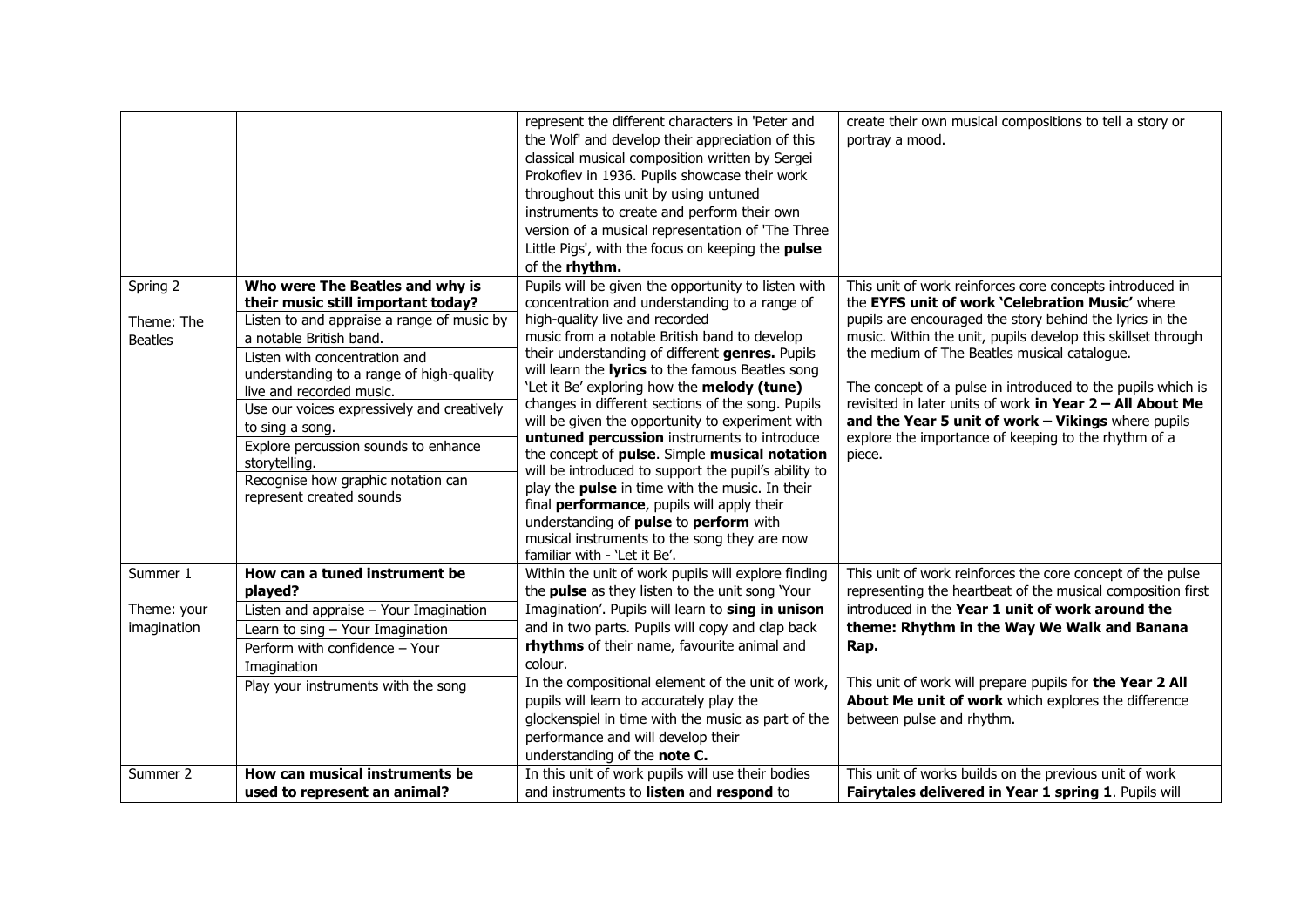| Theme:<br>Rousseux                           | Use percussion and my body expressively<br>in response to music<br>Sing a song in sections<br>Perform a song<br>Use instruments to create different sounds<br>Create and choose sounds                                                                                                                                                                                                                                                          | pieces of <b>classical</b> music that represent animals.<br>Pupils will learn and perform a song as a class<br>and compose a short section of music as a<br>group, with a focus on dynamics and tempo.<br>At the onset of the unit, pupils will be<br>encouraged to move expressively in response to<br>music before using their imagination to embody<br>the animals and explore how different<br>instruments can be used to represent them.<br>Pupils will clap the syllables to simple rhythms<br>and develop their understanding of rhythm<br>before applying their understanding to a familiar<br>song. Using <b>percussion</b> instruments, the pupils<br>will create a class improvisation of a piece of<br>music representing a tortoise, eagle, cheetah<br>and an eagle, focussing on improving the overall<br>sound through their timing, tempo and<br>dynamics. | develop their understanding of clapping the syllables to<br>simple rhythms and explore how un-tuned percussion<br>instruments can be used to represent an animal by varying<br>the dynamics and tempo. It also builds directly on the<br>previous singing unit of work in Year 2 - The Beatles.<br>This unit of work prepares pupils for the Year 2 unit of<br>work around African music where pupils will explore<br>the concept of call and response using percussion<br>instruments to portray an array of animals. It will also<br>support learning across KS2 such as the Year 5 unit of<br>work - Vikings where pupils explore the importance of<br>keeping to the rhythm of a piece. |
|----------------------------------------------|-------------------------------------------------------------------------------------------------------------------------------------------------------------------------------------------------------------------------------------------------------------------------------------------------------------------------------------------------------------------------------------------------------------------------------------------------|----------------------------------------------------------------------------------------------------------------------------------------------------------------------------------------------------------------------------------------------------------------------------------------------------------------------------------------------------------------------------------------------------------------------------------------------------------------------------------------------------------------------------------------------------------------------------------------------------------------------------------------------------------------------------------------------------------------------------------------------------------------------------------------------------------------------------------------------------------------------------|---------------------------------------------------------------------------------------------------------------------------------------------------------------------------------------------------------------------------------------------------------------------------------------------------------------------------------------------------------------------------------------------------------------------------------------------------------------------------------------------------------------------------------------------------------------------------------------------------------------------------------------------------------------------------------------------|
| Year <sub>2</sub>                            | <b>Substantive Knowledge Content</b><br>based around a Big Question                                                                                                                                                                                                                                                                                                                                                                             | Recurring themes, ideas and language                                                                                                                                                                                                                                                                                                                                                                                                                                                                                                                                                                                                                                                                                                                                                                                                                                       | Contribution on wider Musical knowledge and what<br>later content this prepares for                                                                                                                                                                                                                                                                                                                                                                                                                                                                                                                                                                                                         |
| Autumn 1<br>Theme:<br><b>Western Stories</b> | How can we use music to portray<br>different characters in a story?<br>Listen to and analyse an orchestral version<br>of a traditional story<br>Listen to and analyse a film musical<br>version of a traditional story<br>Select appropriate sounds to match<br>events, characters and feelings in a story<br>Write a play script and select appropriate<br>musical sounds to accompany it<br>Perform a story script with accompanying<br>music | Within this unit of work, pupils are introduced to<br>the instruments of the orchestra and practice<br>identifying these within a piece of music. Pupils<br>learn how different characters can be<br>represented by timbre, how emotions can be<br>represented by <b>pitch</b> and how changes in<br>tempo can convey action. Pupils explore the<br>story of The Snow Queen analysing how music<br>can convey different moods or aspects of the<br>narrative. Pupils use their understanding of<br>timbre, tempo and dynamics to tell the<br>familiar story of Red Riding Hood. Working in<br>groups, children plan how to tell the story of<br>Jack and the Beanstalk through music, using<br>their understanding of dynamics, timbre and<br>tempo.                                                                                                                       | This unit of work builds on the unit of work introduced in<br><b>EYFS: Musical Stories</b> where pupils are introduced to<br>the concept that musical instruments can be used to<br>portray characters and tell a story.<br>Building on the pupils knowledge that musical instruments<br>can be used to create 'real life' sound effects, this unit of<br>work prepares pupils for learning in Year $4 -$ summer 2<br>where pupils will use a mixture of body percussion and<br>tuned percussion instruments as the pupil create their own<br>rhythms of the rainforest, layer by layer                                                                                                     |
| Autumn 2                                     | How does rap music differ from other<br>genres of music?                                                                                                                                                                                                                                                                                                                                                                                        | All the learning within the unit of work is focused<br>around one song: Ho Ho Ho - a Christmas song.                                                                                                                                                                                                                                                                                                                                                                                                                                                                                                                                                                                                                                                                                                                                                                       | This unit of work builds on learning introduced in Year $1-$<br>autumn 2 'Rhythm in the Way We Walk and Banana                                                                                                                                                                                                                                                                                                                                                                                                                                                                                                                                                                              |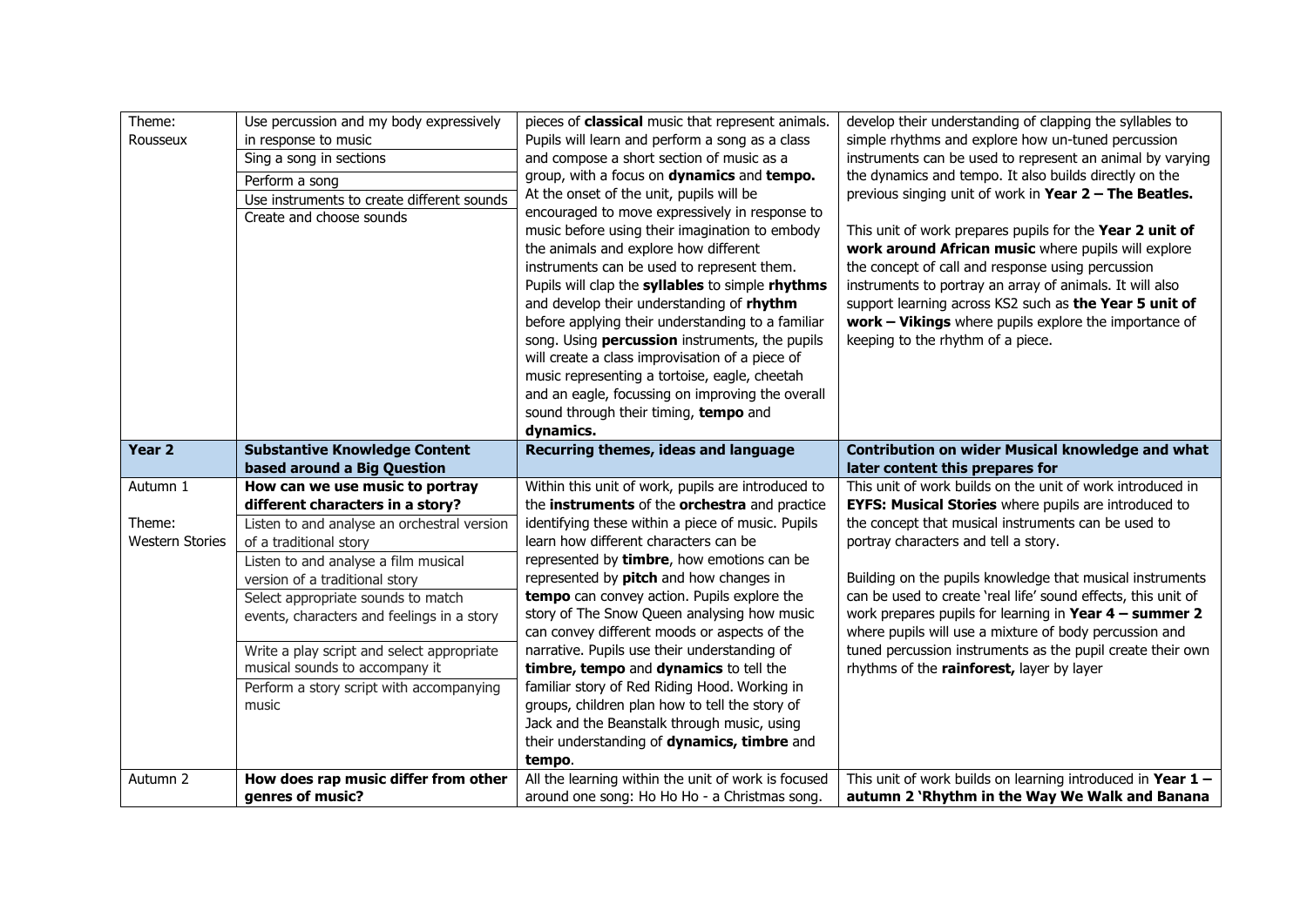| Theme: Ho! | Listen and appraise - Ho! Ho! Ho!        | Pupils will listen & appraise other styles of                                                     | Rap' where pupils explore the concept of pulse and            |
|------------|------------------------------------------|---------------------------------------------------------------------------------------------------|---------------------------------------------------------------|
| Ho! Ho!    | Singing the song                         | music and continue to embed the interrelated                                                      | rhythm.                                                       |
|            | Performing the song                      | dimensions of music through games, singing and                                                    |                                                               |
|            |                                          | playing. Pupils will find the pulse and                                                           | This unit of work prepares pupils for the following Year 2    |
|            |                                          | understand that songs have a musical style. This                                                  | unit of work Zootime.                                         |
|            |                                          | song will explore the genre of $\mathsf{rap} - \mathsf{spoken}$                                   |                                                               |
|            |                                          | word. Pupils will develop their ability to listen                                                 |                                                               |
|            |                                          | and recognise some of the instruments and                                                         |                                                               |
|            |                                          | voices with the piece including: singers,                                                         |                                                               |
|            |                                          | keyboard, bass, guitar, percussion,                                                               |                                                               |
|            |                                          | trumpets and saxophones. Pupils will identify                                                     |                                                               |
|            |                                          | the high and low sounds we add to the pulse                                                       |                                                               |
|            |                                          | and rhythm when we sing and play an                                                               |                                                               |
|            |                                          | instrument.                                                                                       |                                                               |
| Spring 1   | What is a rhythm?                        | Pupils will revisit the concept of a pulse. They                                                  | This unit of work builds on learning introduced in Year $1 -$ |
|            | Listen and appraise - Zootime            | will be familiar with the concept that we can                                                     | autumn 2 'Rhythm in the Way We Walk and Banana                |
| Theme:     | Singing the song                         | create rhythms from words, our names and                                                          | Rap' where pupils explore the concept of pulse and            |
| Zootime    | Performing the song                      | favourite food etc and recognise what is the                                                      | rhythm. These concept are reinforced during the Year 2        |
|            | Play your instruments                    | same and what is different about a pulse and a                                                    | unit of work Ho! Ho! Ho!                                      |
|            | Improvise with the song                  | rhythm.                                                                                           |                                                               |
|            |                                          | Pupils will explore how we can add high and low                                                   |                                                               |
| Spring 2   | What is the difference between pulse     | sounds to impact on pitch.                                                                        | This unit of work builds upon the EYFS unit of work           |
|            | and rhythm?                              | Pupils will listen to and appraise of a range of<br>different music through the medium of games.  | Music and Movement where pupils learn to understand           |
| Theme: All | To use my voice and hands to make        | Throughout the course of the unit, pupils will                                                    | that we can match our body movements to the speed             |
| about me   | music.                                   | learn to identify the difference between the                                                      | (tempo) and pulse) of music.                                  |
|            | To clap and play in time to the music.   | pulse and rhythm of a song and consolidate                                                        |                                                               |
|            | To play simple rhythms on an instrument. | their understanding of these concepts through                                                     | Within the Year 1 unit of work set around the theme           |
|            | To listen to and repeat short rhythmic   | listening and performing activities. Pupils will be                                               | of Fairy tales, the pupils will have explored the difference  |
|            | patterns.                                | given the opportunity to experiment with                                                          | between pulse and rhythm. These are reinforced                |
|            | To understand the difference between     | untuned percussion instruments to deepen their                                                    | throughout this unit of work through a range of listening     |
|            | pulse and rhythm.                        | understanding of pulse and rhythm. To                                                             | and performing activities.                                    |
|            |                                          | consolidate their understanding, pupils will use<br>the 'call and response' method, pupils listen | Pupils will be given further opportunities to listen and      |
|            |                                          | out for rhythms and then repeat them.                                                             | respond to performers by playing as part of a group later     |
|            |                                          |                                                                                                   | on in Year 2 - summer 2 as part of their African -            |
|            |                                          |                                                                                                   | themed unit of work and again in Year 3 units of              |
|            |                                          |                                                                                                   | work: Ballads and China, where pupils will be directed        |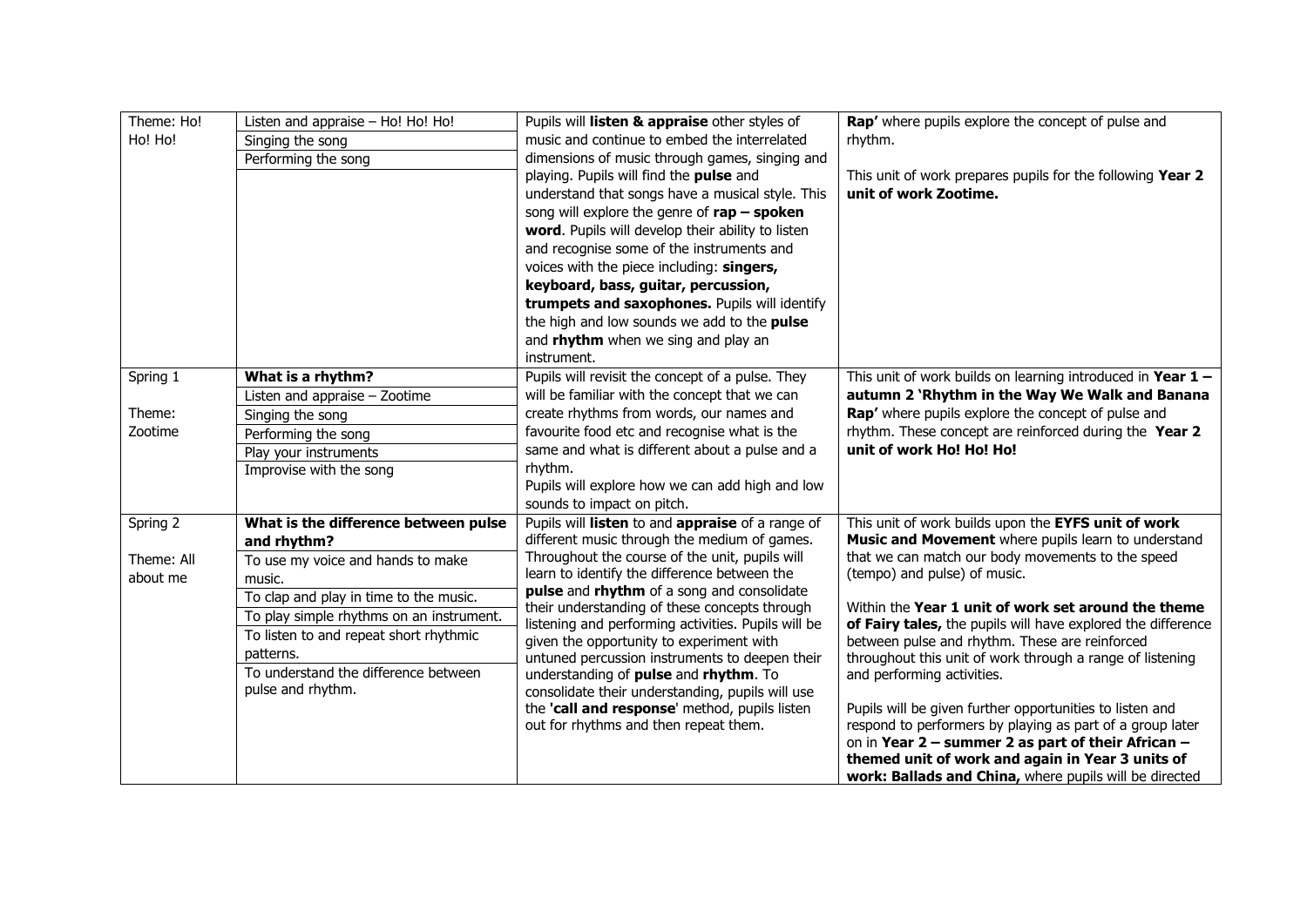|                |                                                                            |                                                                                                                                                | to sing and play as part of a group with some degree of<br>accuracy and awareness.                                                                                                   |
|----------------|----------------------------------------------------------------------------|------------------------------------------------------------------------------------------------------------------------------------------------|--------------------------------------------------------------------------------------------------------------------------------------------------------------------------------------|
| Summer 1       | How can tempo and dynamics be<br>used to create a soundscape?              | In this unit of work, pupils develop their<br>knowledge and understanding of dynamics,                                                         | This unit of work provides pupils with the opportunity to<br>reinforce their understanding of timbre, dynamics and                                                                   |
| Theme: Space   | To create a simple soundscape for effect                                   | timbre, tempo and instruments, identifying                                                                                                     | tempo - introduced in earlier units of work throughout                                                                                                                               |
| Race           | To listen for and recognise some basic<br>elements of music                | these elements in music that they hear and<br>comparing pieces by the same composer. Pupils                                                    | Year 1 - Rousseaux unit of work in the summer<br>term and the Western Stories unit of work                                                                                           |
|                | To compare two pieces of music                                             | will visually represent music in creative and more<br>formal ways and learn to play and compose                                                | delivered earlier in the Year 2 curriculum                                                                                                                                           |
|                | To be able to create short sequences of<br>sound                           | motifs. To develop their vocal ability, pupils use<br>their voices to make sounds to represent space,                                          | Pupils will be introduced to the concept of a soundscape (a<br>landscape created using only sounds) within this unit of                                                              |
|                | To be able to create short sequences of<br>sound and perform with accuracy | creating atmosphere by using dynamics.<br>Listening to space-inspired music, pupils respond<br>creatively by drawing what they hear and then   | work which is revisited in Year $3 -$ Mountains unit of<br>work.                                                                                                                     |
|                |                                                                            | identifying the dynamics, instruments and<br>mood of the pieces of music. Pupils compare two<br>pieces of music by the same composer, using    | Pupils will also be introduced to the concept of as motif (a<br>sound idea that can be repeated throughout the piece of<br>music) within this unit of work. This is revisited in the |
|                |                                                                            | their developing musical vocabulary to explain<br>differences and changes in tempo, dynamics,<br>timbre and the instruments used. Finally, the | Year 3 Jazz unit of work where pupils will be provided<br>with the opportunity to compose their own jazz motif using<br>a swung rhythm and the Year 4 unit of work around            |
|                |                                                                            | pupils will consolidate their understanding by                                                                                                 | the theme of Romans.                                                                                                                                                                 |
|                |                                                                            | playing and creating motifs (short sequences of<br>sound), notating or writing down their                                                      |                                                                                                                                                                                      |
|                |                                                                            | compositions.                                                                                                                                  |                                                                                                                                                                                      |
| Summer 2       | How do I create my own call and                                            | Pupils will be given the opportunity to go on a                                                                                                | Within this unit of work pupils will develop their                                                                                                                                   |
|                | response composition?                                                      | musical safari; using instruments to represent                                                                                                 | understanding that an instrument can be matched to an                                                                                                                                |
| Theme: African | To create short sequences of sound                                         | animals, copying rhythms, learning a traditional                                                                                               | animal noise based on its timbre. This reinforces core                                                                                                                               |
| Call and       | To copy a short rhythm and recognise                                       | African call and response song and to recognise                                                                                                | knowledge introduced in units of work across the Year 2<br>curriculum and the Year 1 unit of work around the                                                                         |
| Response       | simple notation                                                            | simple notation, progressing to creating their                                                                                                 | theme of Fairy tales.                                                                                                                                                                |
|                | To learn a traditional song from Africa                                    | own animal-based call and response rhythms.<br>After hearing the sounds of some of Africa's                                                    |                                                                                                                                                                                      |
|                | To create rhythms based on 'call and<br>response'                          | most notorious animals, children use instruments<br>to replicate the sounds, experimenting with the                                            | Pupils are introduced to the call and response structure<br>which is reinforced throughout many of the units of work                                                                 |
|                | To add dynamics (volume) to a structure                                    | variations of timbre. Pupils listen to African folk                                                                                            | across KS2 where pupils learn lyrics and refrains as                                                                                                                                 |
|                | of rhythms                                                                 | music while going on safari around the                                                                                                         | modelled by the class teacher to reinforce understanding<br>and build confidence.                                                                                                    |
|                |                                                                            | classroom, using voices to imitate the sounds of                                                                                               |                                                                                                                                                                                      |
|                |                                                                            | the animals they meet, and learning to clap back                                                                                               |                                                                                                                                                                                      |
|                |                                                                            | animal rhythms in time to the music. The unit                                                                                                  |                                                                                                                                                                                      |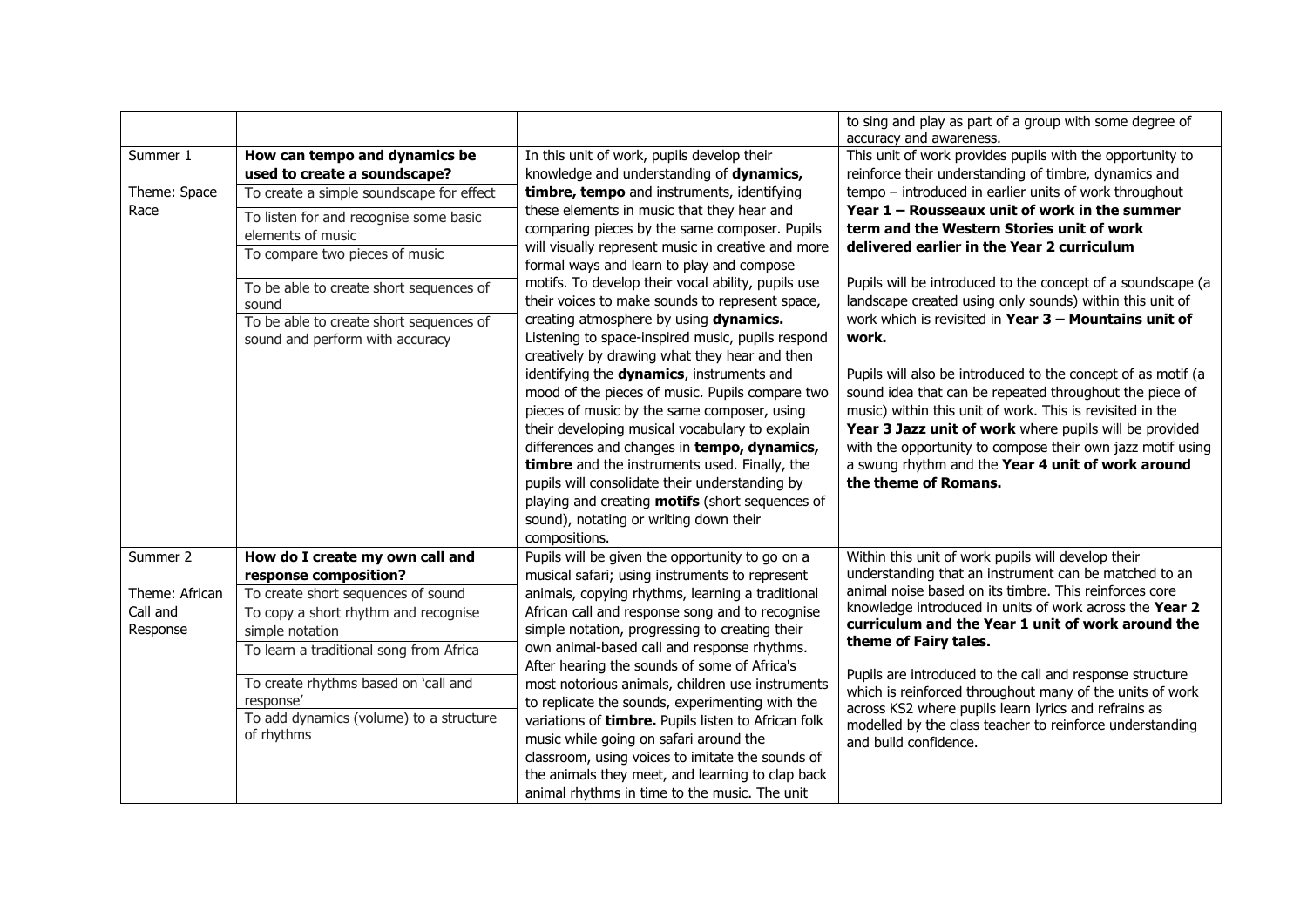|                   |                                            | will develop to include a 'call and response'       |                                                             |
|-------------------|--------------------------------------------|-----------------------------------------------------|-------------------------------------------------------------|
|                   |                                            | structure, with pupils singing the 'response'       |                                                             |
|                   |                                            | and learning a traditional African call and         |                                                             |
|                   |                                            | response song called 'Che Che Kule'. Pupils will    |                                                             |
|                   |                                            | then work together to invent their own animal       |                                                             |
|                   |                                            | call and responses, recording their notations.      |                                                             |
| Year <sub>3</sub> | <b>Substantive Knowledge Content</b>       | Recurring themes, ideas and language                | Contribution on wider Spanish knowledge and what            |
|                   | based around a Big Question                |                                                     | later content this prepares for                             |
| Autumn 1          | What are the key features of a             | In this unit of work, pupils learn to tell stories  | This unit of work builds on the unit of work introduced in  |
|                   | soundscape?                                | through music. They begin this by first listening   | <b>EYFS: Musical Stories</b> where pupils are introduced to |
| Theme:            | To tell a story from a piece of music      | to music and considering the narrative it could     | the concept that musical instruments can be used to         |
| <b>Mountains</b>  | through movement                           | represent by paying close attention to the          | portray characters and tell a story. This was reinforced in |
|                   | To create a soundscape using percussion    | dynamics, pitch and tempo and how they              | the Year 2 unit of work themed around the Big question      |
|                   | instruments                                | change throughout the piece. By listening to        | 'How can musical instruments be used to represent           |
|                   | To create a range of sounds to             | the sounds of different environments, children      | an animal?' Where pupils explore how tempo ad               |
|                   | accompany a story                          | create the sounds of a mountain landscape           | dynamics can be changed to represent different animals.     |
|                   | To compose and perform a rhythm to         | (soundscape) using tuned and un-tuned               |                                                             |
|                   | accompany a story                          | percussion instruments. As the unit progresses,     |                                                             |
|                   |                                            | pupils will watch a soundless animation, map its    |                                                             |
|                   |                                            | narrative on a story mountain, then create          |                                                             |
|                   |                                            | appropriate sound effects. At the end of the unit   |                                                             |
|                   |                                            | of work, pupils will consolidate their              |                                                             |
|                   |                                            | understanding by adding a melody to their           |                                                             |
|                   |                                            | composition which should match up with their        |                                                             |
|                   |                                            | section of the animation.                           |                                                             |
| Autumn 2          | What makes ragtime music unique?           | This unit of work introduced pupils to ragtime-     | This unit of work explores the ragtime-style music,         |
|                   | To sing and clap a syncopated rhythm for   | style music, Dixieland music and scat singing.      | Dixieland music and scat singing and explores the musical   |
| Theme: Jazz       | a ragtime style song                       | Within the unit of work, pupils create a jazz       | history of this genre. This builds on the pupils            |
|                   | To improvise a call and response           | motif using a swung rhythm and play a jazz          | understanding of unfamiliar musical genres such as the      |
|                   | To be able to scat sing using the call and | version of a nursery rhyme using tuned              | Year 1 - Spring unit of work around the theme of            |
|                   | response format                            | percussion. At the onset of the unit, pupils learn  | The Beatles. Both of which are outside of the living        |
|                   | To create a jazz motif                     | about the style of ragtime music and learn to       | memory of the pupils.                                       |
|                   |                                            | play 'off the beat' and to sing and clap a          |                                                             |
|                   |                                            | syncopated rhythm before moving onto                | This unit of work introduced syncopation (a rhythm that is  |
|                   |                                            | learning about the Dixieland style of music         | played of the natural beat) and explores how Ragtime        |
|                   |                                            | where pupils improvise a call and response in       | piano music uses this to achieve its fast tempo. This lays  |
|                   |                                            | time with the music. Pupils will also create a scat | the foundations for learning in Year 4 - rainforest         |
|                   |                                            | singing call (where musicians make up words         | themed unit of work where the pupils will explore how       |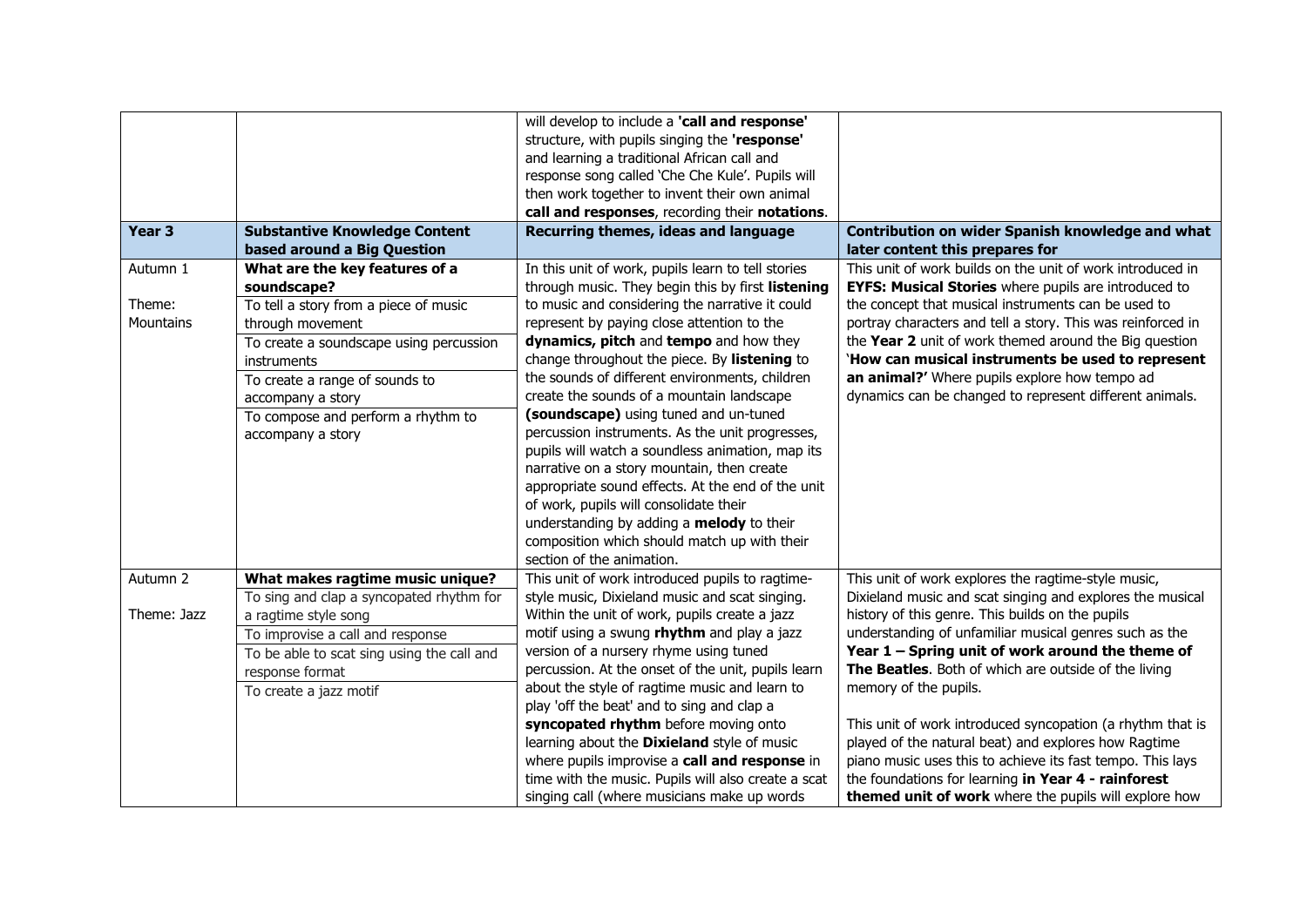|                |                                            | and sounds to mimic the sounds of an                          | loops are used to repeat melody and rhythm and how           |
|----------------|--------------------------------------------|---------------------------------------------------------------|--------------------------------------------------------------|
|                |                                            | instrument) and perform it to the class, who                  | textures can be created by combining differ rhythms.         |
|                |                                            | respond by repeating what they've heard before                |                                                              |
|                |                                            | reinforcing the concept of a <b>motif</b> is (a short         |                                                              |
|                |                                            | snippet of music that repeats). Pupils will                   |                                                              |
|                |                                            | consolidate their understanding by writing their              |                                                              |
|                |                                            | own jazz motifs, using a swung rhythm.                        |                                                              |
| Spring 1       | What are the features of gamelan           | Within this unit of work, pupils discover the                 | This unit of work introduces the pupils to the key features  |
|                | music?                                     | features of gamelan music including the                       | of gamelan music. As an instrumental unit of work, pupils    |
| Theme:         | To recall and describe key features of     | Slendro scale and cyclical rhythmic                           | will explore and experiment with a range of musical          |
| Indonesian     | known musical genres                       | patterns, identifying traditional gamelan                     | instruments to create their own compositions. This unit of   |
| instrumental   | To understand the key features of          | instruments, learning about the concept of an                 | work will prepare pupils for the instrumental unit of wok in |
| music          | gamelan music                              | octave and exploring how different timbres are                | Year 5 Spring 2 where the pupils will explore the music      |
|                | To understand the concept of an octave     | used. Pupils will be able to identify the same                | of North America to create interlocking patterns.            |
|                | To explore how cyclic patterns are used in | note at different octaves on an instrument and                |                                                              |
|                | gamelan music                              | on staff notation. Pupils will consolidate their              |                                                              |
|                | To explore how different timbres can be    | understanding by adding different timbres to                  |                                                              |
|                | combined to create an effect in gamelan    | the gamelan-inspired piece 'Blue sky', before                 |                                                              |
|                | music                                      | performing it                                                 |                                                              |
| Spring 2       | What are the features of a Ballad?         | Pupils listen to and learn to identify the features           | This unit of work builds on the previous unit of work        |
|                | To sing a ballad and explain what it is.   | of a <b>ballad</b> , understanding that <b>ballads</b> tell a | around the theme of The Beatles delivered in Year 1          |
| Theme: English | To be able to perform a ballad with an     | story through song. Pupils identify their features            | where pupils explore the importance of lyrics in portraying  |
|                | understanding of style.                    | and how to convey different emotions when                     | a message/theme/mood.                                        |
| Poetry/Ballads | To write the lyrics for a ballad.          | performing them. Using an animation as                        |                                                              |
|                | To be able to write lyrics for a ballad.   | inspiration, pupils carefully select vocabulary to            | In this unit of work, pupils will learn how ballads can be   |
|                | To write lyrics for a ballad               | describe the story, before turning them into                  | used to tell a story through song. They will also develop    |
|                |                                            | lyrics by incorporating rhyming words and                     | their understanding of terminology such as stanza and        |
|                |                                            | following the structure of a traditional <b>ballad.</b> To    | recognise this is a verse. This lays the foundations for the |
|                |                                            | consolidate their understanding, pupils will                  | Year 5 unit of work around Musical Theatre and Year 6        |
|                |                                            | perform their composition using a backing                     | 'Leavers Song' unit of work (where pupils will plan, write   |
|                |                                            | track.                                                        | and perform their own compositions).                         |
| Summer 1       | What are they key features of a            | Using the story of Chinese New Year as a                      | This unit of work explores the concept of a crescendo        |
|                | pentatonic melody?                         | stimulus, pupils: revise key musical terminology,             | (where the sounds gradually get louder) and the form of      |
| Theme: China   | To learn about the music used to           | play and create pentatonic melodies, compose a                | musical notation through the pentatonic scale. Five musical  |
|                | celebrate the Chinese New Year festival    | piece of music in a group using layered                       | notes are introduced C,D,E, G and A. This builds on          |
|                | To play a pentatonic melody                | melodies. Within the unit of work, pupils will                | previous units of work where the pupils have explored the    |
|                | To write and perform a pentatonic melody   | watch the 'Story of Nian' that explains the                   | concept of musical notation in informal ways such as the     |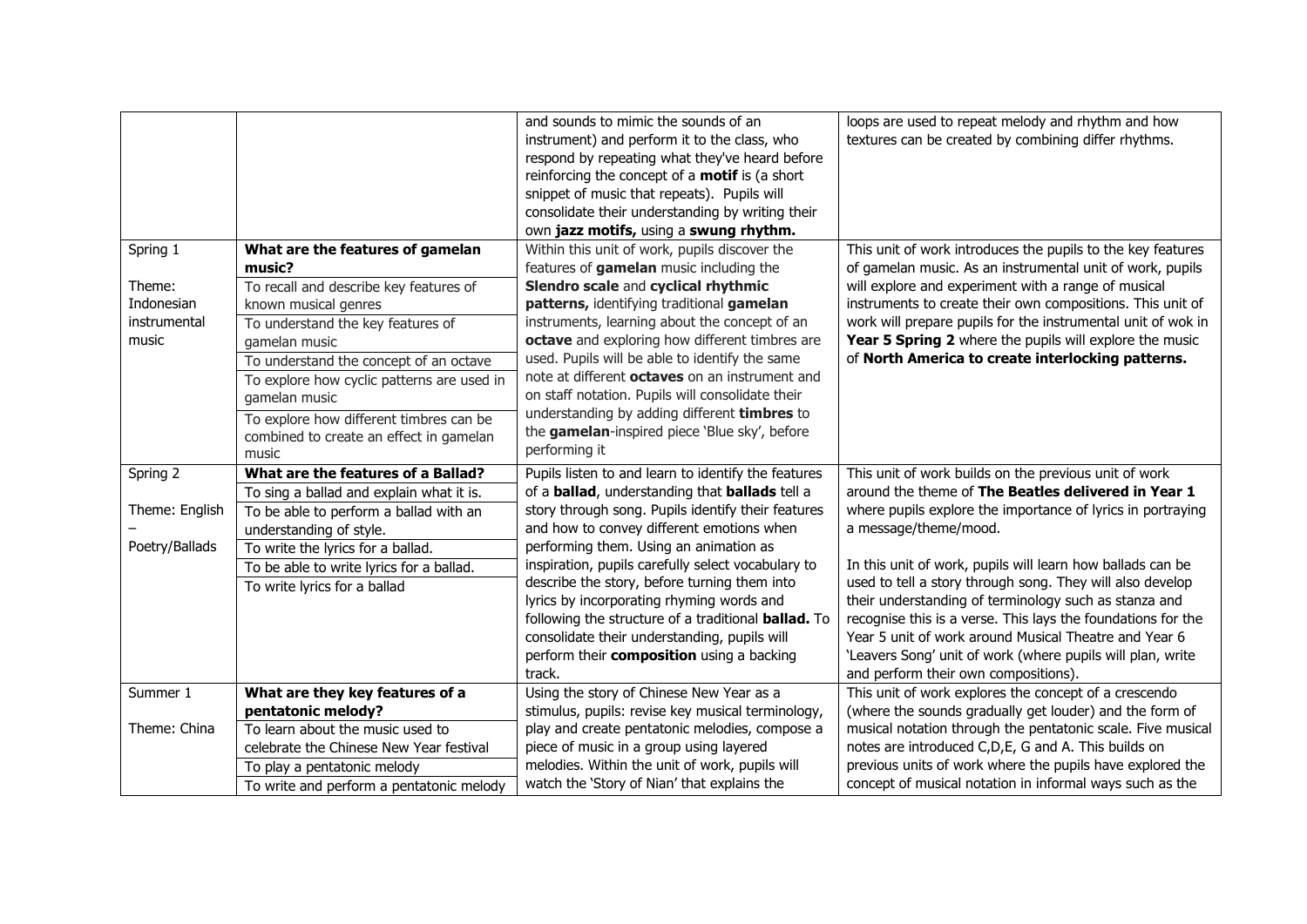|                 | To perform a group composition perform    | Chinese New Year Story. Pupils dance to music                                                 | Year 1 Beatles unit of work where simple musical                                                                   |
|-----------------|-------------------------------------------|-----------------------------------------------------------------------------------------------|--------------------------------------------------------------------------------------------------------------------|
|                 | a group composition                       | traditionally used to celebrate the festival,                                                 | notation will be introduced to support the pupil's ability to                                                      |
|                 | To perform a piece of music as a group    | moving in response to the musical elements:                                                   | play the pulse in time with the music.                                                                             |
|                 |                                           | crescendo, tempo and duration. Pupils learn                                                   |                                                                                                                    |
|                 |                                           | that the <b>pentatonic scale</b> is a five-note scale.                                        | Musical notation is revisited in the Year 5 unit of work                                                           |
|                 |                                           | Pupils use a tuned instrument to play the scale                                               | 'Blues' where pupils will explore 12-bar sequences.                                                                |
|                 |                                           | together as a class, before moving on to playing                                              |                                                                                                                    |
|                 |                                           | pentatonic melodies in pairs. As the unit of                                                  |                                                                                                                    |
|                 |                                           | work progresses, pupils embark on creating a                                                  |                                                                                                                    |
|                 |                                           | piece of music called 'Enter the Dragon' to tell                                              |                                                                                                                    |
|                 |                                           | the 'Story of Nian', using un-tuned percussion                                                |                                                                                                                    |
|                 |                                           | instruments to represent the villagers frightening                                            |                                                                                                                    |
|                 |                                           | the dragon away.                                                                              |                                                                                                                    |
| Summer 2        | What are the key features of R&B          | This unit of work will explore the genre of R&B                                               | This unit of work builds on learning introduced in Year $1 -$                                                      |
|                 | music?                                    | music. All the learning is focused around one                                                 | autumn 2 'Rhythm in the Way We Walk and Banana                                                                     |
| Theme: Let      | Listen and appraise - Let Your spirit Fly | song: Let Your Spirit Fly. The material presents                                              | Rap' where pupils explore the concept of pulse and                                                                 |
| Your Spirit Fly | Singing the song                          | an integrated approach to music where games,<br>the dimensions of music (pulse, rhythm, pitch | rhythm within the genre of rap music. These concepts are<br>reinforced during the Year 2 units of work: Ho! Ho! Ho |
|                 | Performing the song                       | etc), singing and playing instruments are all                                                 | and Zootime.                                                                                                       |
|                 | Play your instruments                     | linked.                                                                                       |                                                                                                                    |
|                 | Improvise with the song                   |                                                                                               | Pupils will use this knowledge to explore the features of                                                          |
|                 |                                           |                                                                                               | R&B in this unit of work. Learning about different genres                                                          |
|                 |                                           |                                                                                               | of music will be revisited during the Year 5 unit of work                                                          |
|                 |                                           |                                                                                               | around the theme of Blues where pupils will explore                                                                |
| Year 4          |                                           |                                                                                               | the genre of Blues music.                                                                                          |
|                 | <b>Substantive Knowledge Content</b>      | Recurring themes, ideas and language                                                          | <b>Contribution on wider Musical knowledge and what</b><br>later content this prepares for                         |
|                 | based around a Big Question               |                                                                                               |                                                                                                                    |
| Autumn 1        | Clarinets - Led by Enfield Music Service  | This engaging and inspirational musical<br>programme is led by the Enfield Music Service.     | This unit of work builds on the previous instrumental unit<br>of work introduced in Year 3 around the theme of     |
|                 |                                           | Over the course of two terms, pupils develop                                                  |                                                                                                                    |
|                 |                                           | musical and performance skills by teaching a                                                  | Indonesian gamelan music where pupils will use staff<br>notation to record rhythms and melodies. Within this unit  |
|                 |                                           | mixture of general musicianship, notation                                                     | of work, pupils will develop their understanding of musical                                                        |
|                 |                                           | reading and creative skills through the                                                       |                                                                                                                    |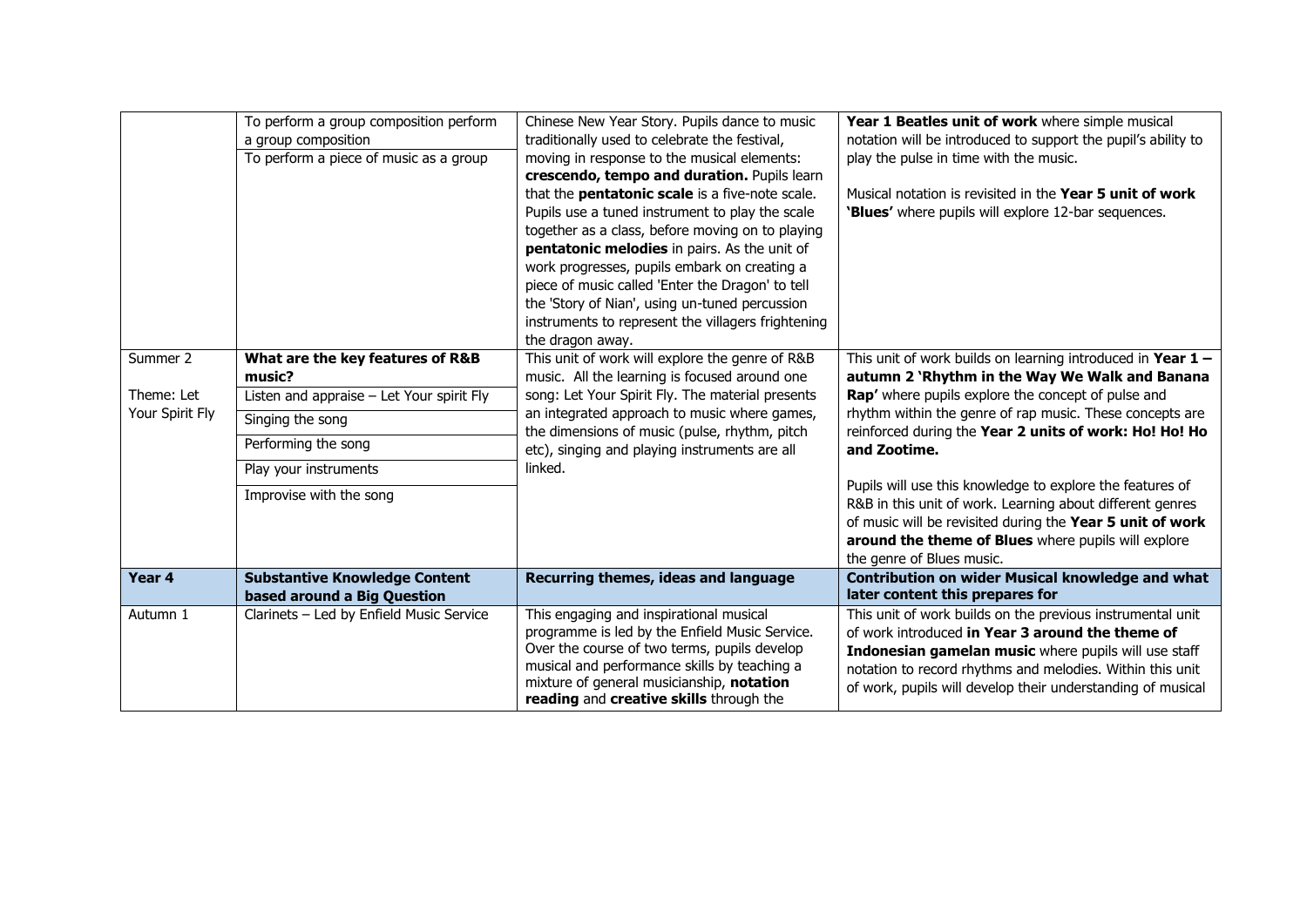| Autumn 2<br>Spring 1 | Clarinets - Led by Enfield Music Service<br>Clarinets - Led by Enfield Music Service | medium of a musical instrument, aiming towards<br>a performance at the end of each term. The<br>musical instrument we have selected as a school<br>is the clarinet. All sessions are led by EMS<br>specialist instrumental tutors, supported by the<br>class teachers who learn alongside pupils. These<br>programmes are designed to meet the<br>Government's aspiration from the NPME that | notation introduced in the Year 3 summer term unit of<br>work on the theme of China where pupils are<br>introduced to the five musical notes of the pentatonic<br>scale.<br>This unit of work will prepare pupils for the Year 5 unit<br>of work exploring North American minimalist music |  |  |  |
|----------------------|--------------------------------------------------------------------------------------|----------------------------------------------------------------------------------------------------------------------------------------------------------------------------------------------------------------------------------------------------------------------------------------------------------------------------------------------------------------------------------------------|--------------------------------------------------------------------------------------------------------------------------------------------------------------------------------------------------------------------------------------------------------------------------------------------|--|--|--|
| Spring 2             | Clarinets - Led by Enfield Music Service                                             | every child should have the opportunity to learn<br>a musical instrument (other than voice) through<br>whole-class ensemble teaching programmes for<br>at least a term.                                                                                                                                                                                                                      | where pupils will learn to play complex melodies in two<br>parts.                                                                                                                                                                                                                          |  |  |  |
| Summer 1             | How can you adapt and transpose<br>motifs?                                           | In this unit of work, pupils experiment and get<br>creative with their music-making. Drawing upon                                                                                                                                                                                                                                                                                            | This unit of work revisits the concept of motifs first<br>introduced in Year 2 space themed unit and again in                                                                                                                                                                              |  |  |  |
| Theme:               | To sing in tune and in time                                                          | their understanding of repeating patterns in                                                                                                                                                                                                                                                                                                                                                 | the Year 3 unit of work exploring Jazz music.                                                                                                                                                                                                                                              |  |  |  |
| Romans               | To understand what a musical motif is                                                | music, pupils will revisit the concept of motifs                                                                                                                                                                                                                                                                                                                                             |                                                                                                                                                                                                                                                                                            |  |  |  |
|                      | To compose and notate a motif                                                        | (first introduced in Year 2). They will develop                                                                                                                                                                                                                                                                                                                                              | Within this unit of work, pupils develop their                                                                                                                                                                                                                                             |  |  |  |
|                      | To develop and transpose a musical motif                                             | their skills further by adapting and transposing                                                                                                                                                                                                                                                                                                                                             | understanding of the common features of different genres,                                                                                                                                                                                                                                  |  |  |  |
|                      | To combine and perform different versions<br>of a musical motif                      | motifs and experimenting with a different form<br>of notation to record their compositions. As the<br>unit progress, pupils will experiment with<br>rhythm, note order and even the notes<br>themselves.                                                                                                                                                                                     | styles and traditions of music. This is revisited in later units<br>in Year 5 through the themes of Musical theatre and<br>traditional African songs and melodies.                                                                                                                         |  |  |  |
| Summer 2             | How can you use body and tuned                                                       | Pupils will explore the rainforest through music                                                                                                                                                                                                                                                                                                                                             | The pupils are introduced to the concept of body                                                                                                                                                                                                                                           |  |  |  |
|                      | percussion to represent the sounds                                                   | and be introduced to the new musical                                                                                                                                                                                                                                                                                                                                                         | percussion throughout KS1 in units of work such as the                                                                                                                                                                                                                                     |  |  |  |
| Theme:               | of the rainforest?                                                                   | terminology: 'structure' and 'texture' and                                                                                                                                                                                                                                                                                                                                                   | Year 2 unit of work - All About Me. This unit of work                                                                                                                                                                                                                                      |  |  |  |
| Rainforests          | To identify structure and texture in music                                           | tasked with identifying these features within the                                                                                                                                                                                                                                                                                                                                            | will combine the pupil's understanding of body percussion                                                                                                                                                                                                                                  |  |  |  |
|                      | To use body percussion                                                               | music they hear. They will also use a mixture of<br>body percussion and tuned percussion                                                                                                                                                                                                                                                                                                     | with tuned percussion instruments.                                                                                                                                                                                                                                                         |  |  |  |
|                      | To create musical rhythms using body<br>percussion                                   | instruments as the pupil create their own                                                                                                                                                                                                                                                                                                                                                    | The concept of layering introduced in this unit of work lays                                                                                                                                                                                                                               |  |  |  |
|                      | To create simple tunes                                                               | rhythms of the rainforest, layer by layer. Pupils<br>will create their own rainforest compositions                                                                                                                                                                                                                                                                                           | the foundations for the Year 5 Blues unit of work where<br>pupils are introduced to the concept of a chord (which                                                                                                                                                                          |  |  |  |
|                      | To create simple tunes                                                               | with the forest floor and understory layers,                                                                                                                                                                                                                                                                                                                                                 | involves the layering of several pitches played at the same                                                                                                                                                                                                                                |  |  |  |
|                      | To build and improve a composition                                                   | creating <b>body percussion</b> rhythms to suit the<br>movement of the animals within those layers.<br>Pupils will move onto tuned percussion<br>instruments and create 'repeated melodies' or<br>'loops' for the canopy and emergent layers of                                                                                                                                              | time).                                                                                                                                                                                                                                                                                     |  |  |  |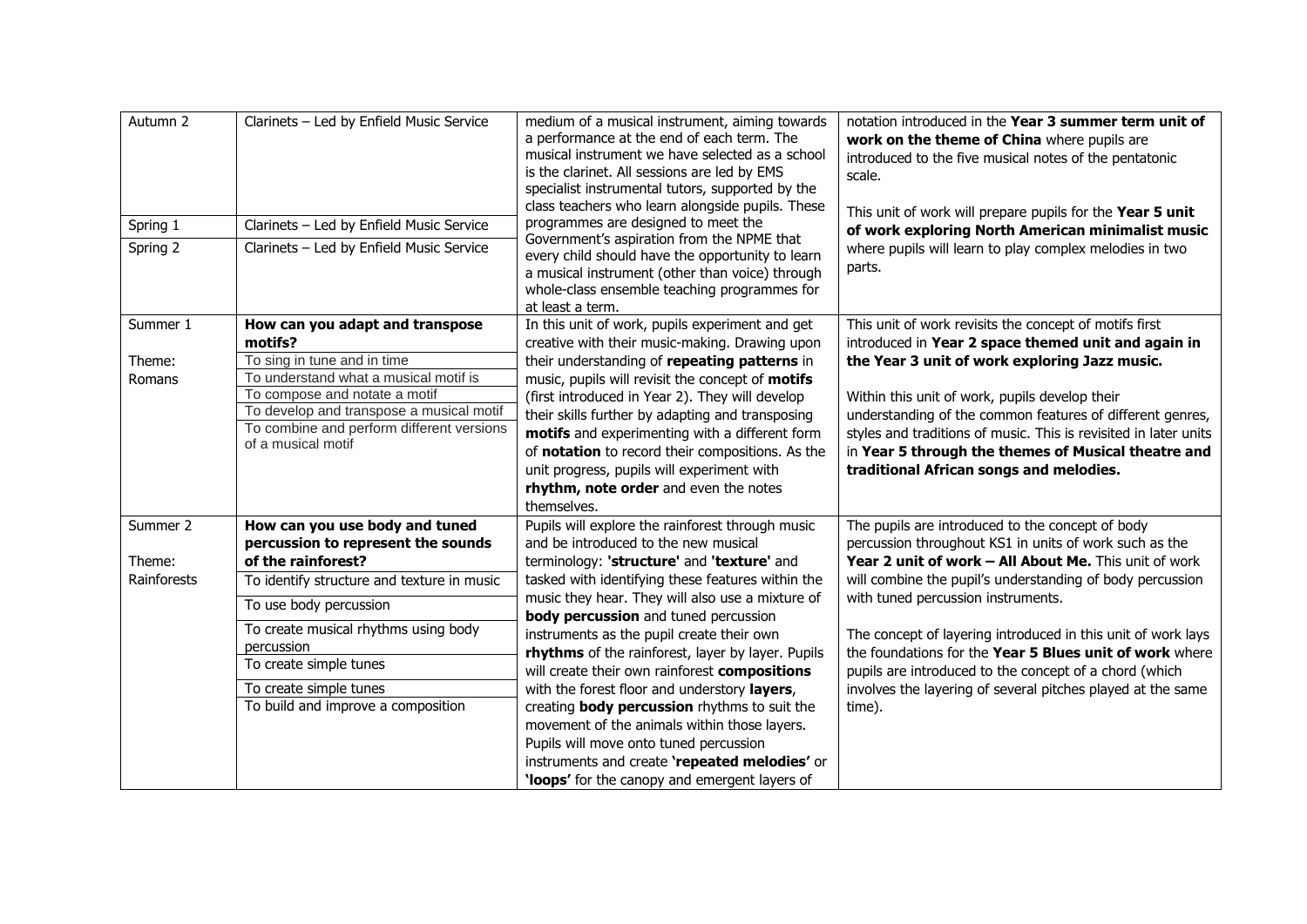|                                             |                                                                                                                                                                                                                                                                                                                         | the rainforest, taking into consideration pitch<br>and tempo.                                                                                                                                                                                                                                                                                                                                                                                                                                                                                                                                                                                                                                            |                                                                                                                                                                                                                                                                                                                                                                                                                                                                                                                                                                                                                                                                                                                                                                                                                                                                                                               |
|---------------------------------------------|-------------------------------------------------------------------------------------------------------------------------------------------------------------------------------------------------------------------------------------------------------------------------------------------------------------------------|----------------------------------------------------------------------------------------------------------------------------------------------------------------------------------------------------------------------------------------------------------------------------------------------------------------------------------------------------------------------------------------------------------------------------------------------------------------------------------------------------------------------------------------------------------------------------------------------------------------------------------------------------------------------------------------------------------|---------------------------------------------------------------------------------------------------------------------------------------------------------------------------------------------------------------------------------------------------------------------------------------------------------------------------------------------------------------------------------------------------------------------------------------------------------------------------------------------------------------------------------------------------------------------------------------------------------------------------------------------------------------------------------------------------------------------------------------------------------------------------------------------------------------------------------------------------------------------------------------------------------------|
| Year <sub>5</sub>                           | <b>Substantive Knowledge Content</b><br>based around a Big Question                                                                                                                                                                                                                                                     | Recurring themes, ideas and language                                                                                                                                                                                                                                                                                                                                                                                                                                                                                                                                                                                                                                                                     | Contribution on wider Musical knowledge and what<br>later content this prepares for                                                                                                                                                                                                                                                                                                                                                                                                                                                                                                                                                                                                                                                                                                                                                                                                                           |
| Autumn 1<br>Theme: Musical<br>Theatre       | How does Musical Theatre convey a<br>storyline?<br>To understand the history of musical<br>theatre<br>To identify character songs and action<br>songs<br>To create a musical theatre scene<br>To rehearse a musical theatre scene<br>To perform a musical theatre scene                                                 | In this unit of work, pupils are introduced to the<br>concept of musical theatre, pupils learn about<br>its history and how it has changed over time.<br>Pupils learn to identify character and action<br>songs and develop their understanding of the<br>role of different songs within a musical<br>production. As the unit progresses, pupils will<br>apply what they have learned and plan their own<br>musical theatre scene, including a song, dance<br>and acting before <b>performing</b> it to their peers.                                                                                                                                                                                     | Pupils have explored a range of music from different<br>cultures and periods in history across the Hadley wood<br>music curriculum which include gamelan music and jazz<br>music in Year 3. This provides them with the background<br>knowledge to be able to compare and contrast musical<br>themes within this unit of work.<br>This unit of work explores the concept of using musical<br>lyrics to tell a story. This notion is first explored in the<br><b>EYFS Musical Stories unit of work and reinforced</b><br>through the Year 3 ballads unit of work.<br>This unit of work prepares pupils for the Year 6 Leavers<br>Song unit of work where they will convey their own<br>story of their life in our school through the medium of<br>song.                                                                                                                                                        |
| Autumn 2<br>Theme: South<br>and West Africa | What are the key features of African<br>music?<br>To sing a traditional African song<br>unaccompanied<br>To use tuned percussion to play a chord<br>progression<br>To use vocals or tuned percussion to<br>perform a piece of music as an ensemble<br>To play call and response rhythms using<br>percussion instruments | Pupils learn 'Shosholoza', a traditional South<br>African song sung in Ndebele (the language<br>spoken by the Bantu people). Pupils will play the<br>accompanying chords using tuned percussion<br>and learn to play the djembe. They will also<br>learn a traditional West African drum and add<br>some dance moves ready to perform the song in<br>its entirety using tuned percussion<br>instruments such as glockenspiels, xylophones<br>or steel pans. Pupils will use a metronome to<br>keep a constant pulse, children practice reciting<br>rhythms with varying dynamics and tempo,<br>before following the pulse set by the 'master<br>drummer' on the traditional West African<br>Djembe drum. | The pupils have explored the music and history of songs<br>from around the world through The Beatles unit of<br>work in Year 1 where pupils were provided with the<br>opportunity to listen with concentration and understanding<br>to a range of high-quality live and recorded music from a<br>notable British band to develop their understanding of<br>different genres. In Year 3, pupils explore ragtime-<br>style music, Dixieland music and scat singing. Within<br>the unit of work, pupils create a jazz motif using a swung<br>rhythm and play a jazz version of a nursery rhyme using<br>tuned percussion. Learning is further developed in this unit<br>of work through the added medium of dance and African<br>drumming.<br>This unit of work lays the foundations for the future Year<br>5 unit of work where pupils will explore the<br>minimalist music of North America. Within this unit, |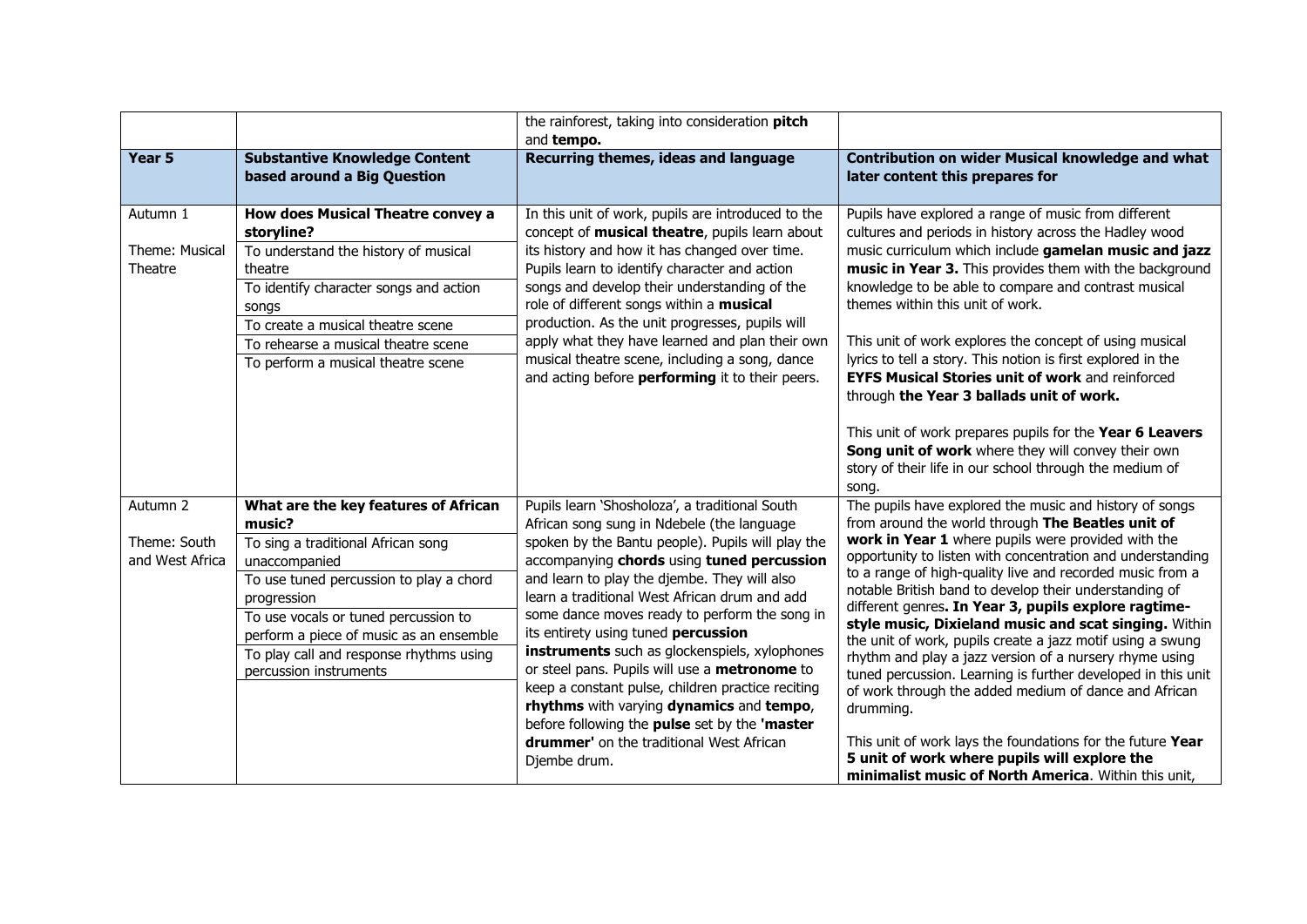|                                |                                                                                                                                                           |                                                                                                                                                                                                                                                                      | pupils will listen to and compare examples of electronic<br>dance music from different eras.                                                                                                                               |  |  |  |
|--------------------------------|-----------------------------------------------------------------------------------------------------------------------------------------------------------|----------------------------------------------------------------------------------------------------------------------------------------------------------------------------------------------------------------------------------------------------------------------|----------------------------------------------------------------------------------------------------------------------------------------------------------------------------------------------------------------------------|--|--|--|
| Spring 1                       | Why are the works of Ludwig van<br>Beethoven still relevant today?                                                                                        | Pupils will learn about the life and work of<br>Ludwig van Beethoven who was a German                                                                                                                                                                                | This unit of work revisits the concept of motifs first<br>introduced in Year 2 space themed unit and again in                                                                                                              |  |  |  |
| Theme:<br>Symphony<br>Number 5 | Listening to and appraise performances of<br>Symphony Number 5.                                                                                           | composer and pianist. Within the unit of work<br>pupils will learn how he wrote a total of nine<br>symphonies (a symphony is a long piece for                                                                                                                        | the Year 3 unit of work exploring Jazz music.<br>Within this unit of work, pupils develop their                                                                                                                            |  |  |  |
|                                | Explore the concept of a symphony.                                                                                                                        | orchestra usually split into four sections known                                                                                                                                                                                                                     | understanding of the common features of different genres,                                                                                                                                                                  |  |  |  |
|                                | Listen and reflect on a piece of orchestral<br>music                                                                                                      | as <b>movements</b> ). Pupils will listen to and<br>appraise different recordings and interpretations<br>of Symphony No. 5 which contains one of the                                                                                                                 | styles and traditions of music. This reinforces learning<br>delivered during the Year 5 units of work Musical                                                                                                              |  |  |  |
|                                | Invent their own musical motifs and<br>structure them into a piece .                                                                                      | most famous motifs in musical history. Pupils<br>will play and perform in ensemble contexts,                                                                                                                                                                         | theatre and traditional African songs and melodies.                                                                                                                                                                        |  |  |  |
|                                | Perform as an ensemble                                                                                                                                    | using voices and playing musical instruments.<br>Pupils will improvise and compose music for a<br>range of purposes using the interrelated<br>dimensions of music. Pupils will listen with<br>attention to detail and recall sounds with<br>increasing aural memory. | This unit of work explores classical and historical music<br>which is revisited and developed in the Year 6 unit of<br>work centred around The Great War and popular<br>music at the turn of the 30 <sup>th</sup> Century. |  |  |  |
| Spring 2                       | How can I use tuned and un-tuned<br>instruments to create a minimalist                                                                                    | In this unit of work, pupils will explore<br>minimalism and the music of composers like                                                                                                                                                                              | This unit of work builds on the previous instrumental unit<br>in Year $3$ – Spring 1 where pupils discover the features of                                                                                                 |  |  |  |
| Theme:                         | composition?                                                                                                                                              | Philip Glass and Steve Reich. Pupils introduction                                                                                                                                                                                                                    | gamelan music including the Slendro scale and cyclical                                                                                                                                                                     |  |  |  |
| Instrumental                   | Understand the key features of                                                                                                                            | to the features of minimalism, including                                                                                                                                                                                                                             | rhythmic patterns, identifying traditional gamelan                                                                                                                                                                         |  |  |  |
| Unit - North<br>America        | minimalism                                                                                                                                                | ostinato, layered textures, interlocking<br>phrases and rhythms and simple harmony.                                                                                                                                                                                  | instruments, learning about the concept of an octave and<br>exploring how different timbres are used.                                                                                                                      |  |  |  |
|                                | Play a minimalist melody in two parts from<br>staff notation.                                                                                             | Pupils listen and compare minimalist music                                                                                                                                                                                                                           |                                                                                                                                                                                                                            |  |  |  |
|                                | Play an interlocking minimalist melody in<br>two parts from staff notation<br>Understand the connection between<br>minimalist and electronic dance music. | to other music they have heard, making links to<br>other units within the instrumental scheme of<br>work. As the unit of work progress, pupils will<br>listen to and compare examples of electronic                                                                  | This unit of work prepares pupils well for their next unit of<br>work in Year 5 where pupils will explore Blues music<br>and develop their understanding of musical notation.                                              |  |  |  |
|                                |                                                                                                                                                           | dance music from different eras. Pupils will<br>identify connections to minimalist music and<br>then learn another interlocking melody from<br>their performance piece.                                                                                              |                                                                                                                                                                                                                            |  |  |  |
| Summer 1                       | What makes Blues music unique?                                                                                                                            | Pupils are introduced to the <b>Blues genre</b> of                                                                                                                                                                                                                   | The pupils have explored the music and history of songs                                                                                                                                                                    |  |  |  |
|                                | To know the key features of Blues music                                                                                                                   | music and its history, and learn to identify the                                                                                                                                                                                                                     | from around the world through The Beatles unit of                                                                                                                                                                          |  |  |  |
| Theme: Blues                   | To play the first line of the 12-bar Blues                                                                                                                | key features, mood and its importance and                                                                                                                                                                                                                            | work in Year 1 where pupils were provided with the<br>opportunity to listen with concentration and understanding                                                                                                           |  |  |  |
| Classical v                    | To be able to play the 12-bar Blues                                                                                                                       | purpose. Pupils learn to play the chord                                                                                                                                                                                                                              |                                                                                                                                                                                                                            |  |  |  |
| Modern                         | To be able to play the Blues scale                                                                                                                        | sequence of the 12-bar Blues and the Blues                                                                                                                                                                                                                           | to a range of high-quality live and recorded music from a                                                                                                                                                                  |  |  |  |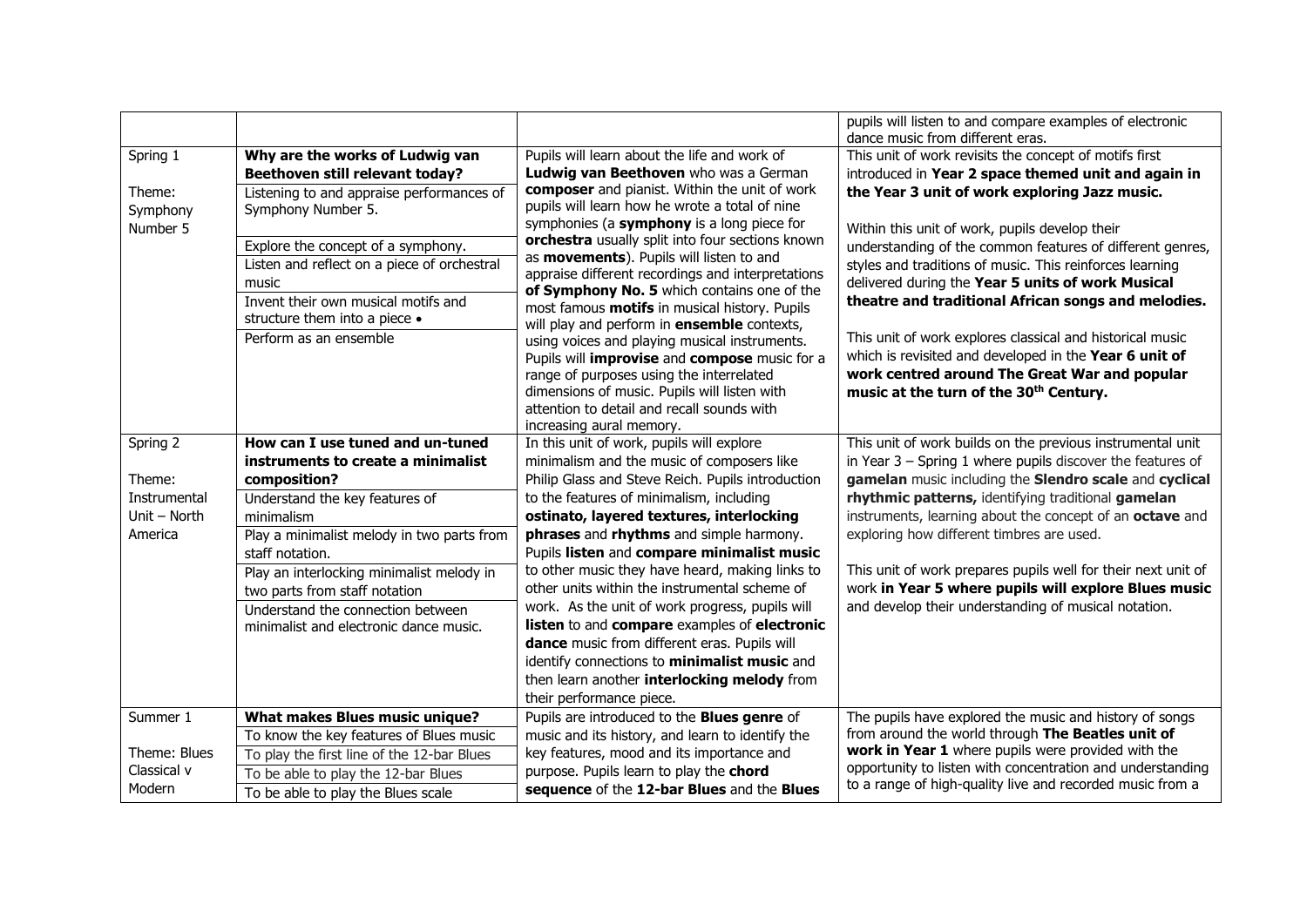|            | To be able to improvise with notes from<br>the Blues scale                                                                                                                               | scale. They will combine these to create an<br>improvised piece with a familiar, repetitive<br>backing.                                                                                                                                                                                                                                                                                                                                                                                                                                                                      | notable British band to develop their understanding of<br>different genres. In Year 3, pupils explore ragtime-<br>style music, Dixieland music and scat singing. Within<br>the unit of work, pupils create a jazz motif using a swung<br>rhythm and play a jazz version of a nursery rhyme using<br>tuned percussion. Learning is further developed in this unit<br>of work through the added medium of dance and African<br>drumming.<br>In the previous Year 5 unit of work pupils will have<br>explored the minimalist music of North America.<br>Within this unit, pupils will listen to and compare examples<br>of electronic dance music from different eras which will<br>provide them with the knowledge to make comparisons<br>between different types of music. |
|------------|------------------------------------------------------------------------------------------------------------------------------------------------------------------------------------------|------------------------------------------------------------------------------------------------------------------------------------------------------------------------------------------------------------------------------------------------------------------------------------------------------------------------------------------------------------------------------------------------------------------------------------------------------------------------------------------------------------------------------------------------------------------------------|---------------------------------------------------------------------------------------------------------------------------------------------------------------------------------------------------------------------------------------------------------------------------------------------------------------------------------------------------------------------------------------------------------------------------------------------------------------------------------------------------------------------------------------------------------------------------------------------------------------------------------------------------------------------------------------------------------------------------------------------------------------------------|
|            |                                                                                                                                                                                          |                                                                                                                                                                                                                                                                                                                                                                                                                                                                                                                                                                              | This unit of work prepares pupils for the Year 6 unit of<br>work 'Songs of WW2' as it lays the foundations of chord<br>sequences which pupils will use to vary rhythm, dynamics,<br>pitch and texture.                                                                                                                                                                                                                                                                                                                                                                                                                                                                                                                                                                    |
| Summer 2   | How can I use musical notation to                                                                                                                                                        | Pupils develop their singing technique; learning                                                                                                                                                                                                                                                                                                                                                                                                                                                                                                                             | This unit of work further explores the concept of musical<br>notation introduced in the Year 5 unit of work around                                                                                                                                                                                                                                                                                                                                                                                                                                                                                                                                                                                                                                                        |
| Theme: The | convey a Viking battle song?<br>To sing in time with others                                                                                                                              | to keep in time, and work on <b>musical notation</b><br>and rhythm. They will develop their singing                                                                                                                                                                                                                                                                                                                                                                                                                                                                          | the theme of North America.                                                                                                                                                                                                                                                                                                                                                                                                                                                                                                                                                                                                                                                                                                                                               |
| Vikings    | To sing in time with others                                                                                                                                                              | ability through the use of call and response -                                                                                                                                                                                                                                                                                                                                                                                                                                                                                                                               |                                                                                                                                                                                                                                                                                                                                                                                                                                                                                                                                                                                                                                                                                                                                                                           |
|            | To recognise simple rhythmic notation by<br>ear and by sight<br>To use simple rhythmic notation to<br>compose a Viking battle song<br>To perform music with confidence and<br>discipline | which they are familiar with having been utilised<br>this method in earlier year groups. Using Viking-<br>themed phrases to learn new rhythms, pupils<br>develop their understanding of musical<br>notation, learning to recognise note names by<br>sight and sound. Experimenting with the order of<br>known rhythms, children create their own Viking<br>song, adding instrumental effects. Pupils will<br>consolidate their understanding by performing<br>the 'Dragon Ships' song and each group's Viking<br>battle song before evaluating each other's'<br>performance. | Pupils are encouraged to perform their composition with<br>confidence and discipline which will set them in good stead<br>for the upcoming Year 6 unit of work around the<br>theme of the Leaver's Song which will be performed in<br>front of an audience at the Year 6 Leaver's Assembly.                                                                                                                                                                                                                                                                                                                                                                                                                                                                               |
| Year 6     | <b>Substantive Knowledge Content</b>                                                                                                                                                     | Recurring themes, ideas and language                                                                                                                                                                                                                                                                                                                                                                                                                                                                                                                                         | Contribution on wider Musical knowledge and what                                                                                                                                                                                                                                                                                                                                                                                                                                                                                                                                                                                                                                                                                                                          |
|            | based around a Big Question                                                                                                                                                              |                                                                                                                                                                                                                                                                                                                                                                                                                                                                                                                                                                              | later content this prepares for                                                                                                                                                                                                                                                                                                                                                                                                                                                                                                                                                                                                                                                                                                                                           |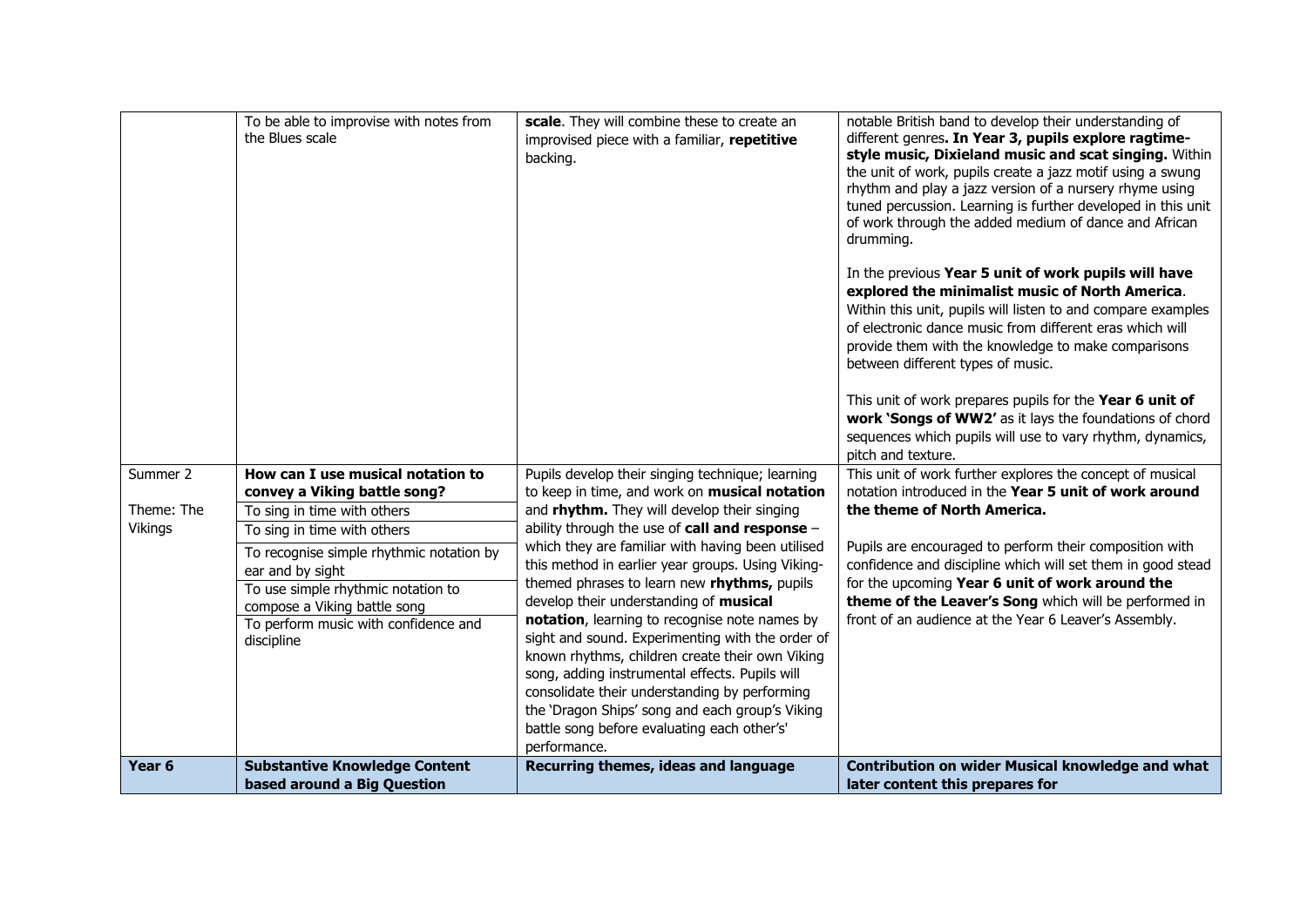| Autumn 1   | What was music like at the turn of                          | This unit of work will explore music from around                                                          | The pupils have explored the music and history of songs                                                               |  |  |  |  |  |  |
|------------|-------------------------------------------------------------|-----------------------------------------------------------------------------------------------------------|-----------------------------------------------------------------------------------------------------------------------|--|--|--|--|--|--|
|            | the 20 <sup>th</sup> Century?                               | the turn of the 20 <sup>th</sup> century. This connects with                                              | from around the world through The Beatles unit of                                                                     |  |  |  |  |  |  |
| Theme: The | Listen to and appraise music from the turn                  | the pupil's history theme of The Great War.<br>Pupils will imagine that it is the hot summer of           | work in Year 1 where pupils were provided with the<br>opportunity to listen with concentration and understanding      |  |  |  |  |  |  |
| Great War  | of the 20 <sup>th</sup> century                             | 1914 before the                                                                                           | to a range of high-quality live and recorded music from a                                                             |  |  |  |  |  |  |
|            | invent simple rhythm-patterns on<br>unpitched instruments   | outbreak of war, they will listen to and                                                                  | notable British band to develop their understanding of                                                                |  |  |  |  |  |  |
|            | Improvise creatively with a given style,                    | appraise the enthusiastic recruitment songs at                                                            | different genres. In Year 3, pupils explore ragtime-                                                                  |  |  |  |  |  |  |
|            | incorporating given features.                               | the beginning of the war and the sense of                                                                 | style music, Dixieland music and scat singing. Within                                                                 |  |  |  |  |  |  |
|            |                                                             | foreboding about what might follow. Following<br>the ideas in the 'Drills sequence', pupils will          | the unit of work, pupils create a jazz motif using a swung<br>rhythm and play a jazz version of a nursery rhyme using |  |  |  |  |  |  |
|            | Develop melodies using rhythmic                             | invent simple rhythm-patterns on unpitched                                                                | tuned percussion. Learning is further developed in this unit                                                          |  |  |  |  |  |  |
|            | variations, transposition and changes in                    | instruments (e.g. drums, tambourines,                                                                     | of work through the added medium of dance and African                                                                 |  |  |  |  |  |  |
|            | dynamics, pitch and texture.                                | woodblocks, etc.) and two-note or three-note                                                              | drumming.                                                                                                             |  |  |  |  |  |  |
|            |                                                             | tunes on pitched instruments (e.g. recorders,<br>ukuleles, keyboards) to convey coded messages.           | In the previous Year 5 unit of work pupils will have                                                                  |  |  |  |  |  |  |
|            |                                                             | As the unit progress pupils will imagine they                                                             | explored the minimalist music of North America.                                                                       |  |  |  |  |  |  |
|            |                                                             | have found in the trenches where Britain and its                                                          | Within this unit, pupils will listen to and compare examples                                                          |  |  |  |  |  |  |
|            |                                                             | allies are now at war with Germany. Using the                                                             | of electronic dance music from different eras which will                                                              |  |  |  |  |  |  |
|            |                                                             | stimulus of 'Graphic Score 2', groups create their<br>own compositions for the title 'Waiting', including | provide them with the knowledge to make comparisons                                                                   |  |  |  |  |  |  |
|            | Critique- own and others' work using<br>musical vocabulary. | sounds to evoke feet marching, thunder-                                                                   | between different types of music.                                                                                     |  |  |  |  |  |  |
|            |                                                             | rumbles, bugle-calls, horses, distant guns, mud                                                           | This unit of work will prepare pupils for the following Year                                                          |  |  |  |  |  |  |
|            |                                                             | and a pocket-watch ticking.                                                                               | 6 unit of work 'Song of WW2'.                                                                                         |  |  |  |  |  |  |
|            |                                                             |                                                                                                           |                                                                                                                       |  |  |  |  |  |  |
|            |                                                             |                                                                                                           |                                                                                                                       |  |  |  |  |  |  |
|            |                                                             |                                                                                                           |                                                                                                                       |  |  |  |  |  |  |
|            |                                                             |                                                                                                           |                                                                                                                       |  |  |  |  |  |  |
|            |                                                             |                                                                                                           |                                                                                                                       |  |  |  |  |  |  |
|            |                                                             |                                                                                                           |                                                                                                                       |  |  |  |  |  |  |
|            |                                                             |                                                                                                           |                                                                                                                       |  |  |  |  |  |  |
|            |                                                             |                                                                                                           |                                                                                                                       |  |  |  |  |  |  |
|            |                                                             |                                                                                                           |                                                                                                                       |  |  |  |  |  |  |
|            |                                                             |                                                                                                           |                                                                                                                       |  |  |  |  |  |  |
|            |                                                             |                                                                                                           |                                                                                                                       |  |  |  |  |  |  |
|            |                                                             |                                                                                                           |                                                                                                                       |  |  |  |  |  |  |
|            |                                                             |                                                                                                           |                                                                                                                       |  |  |  |  |  |  |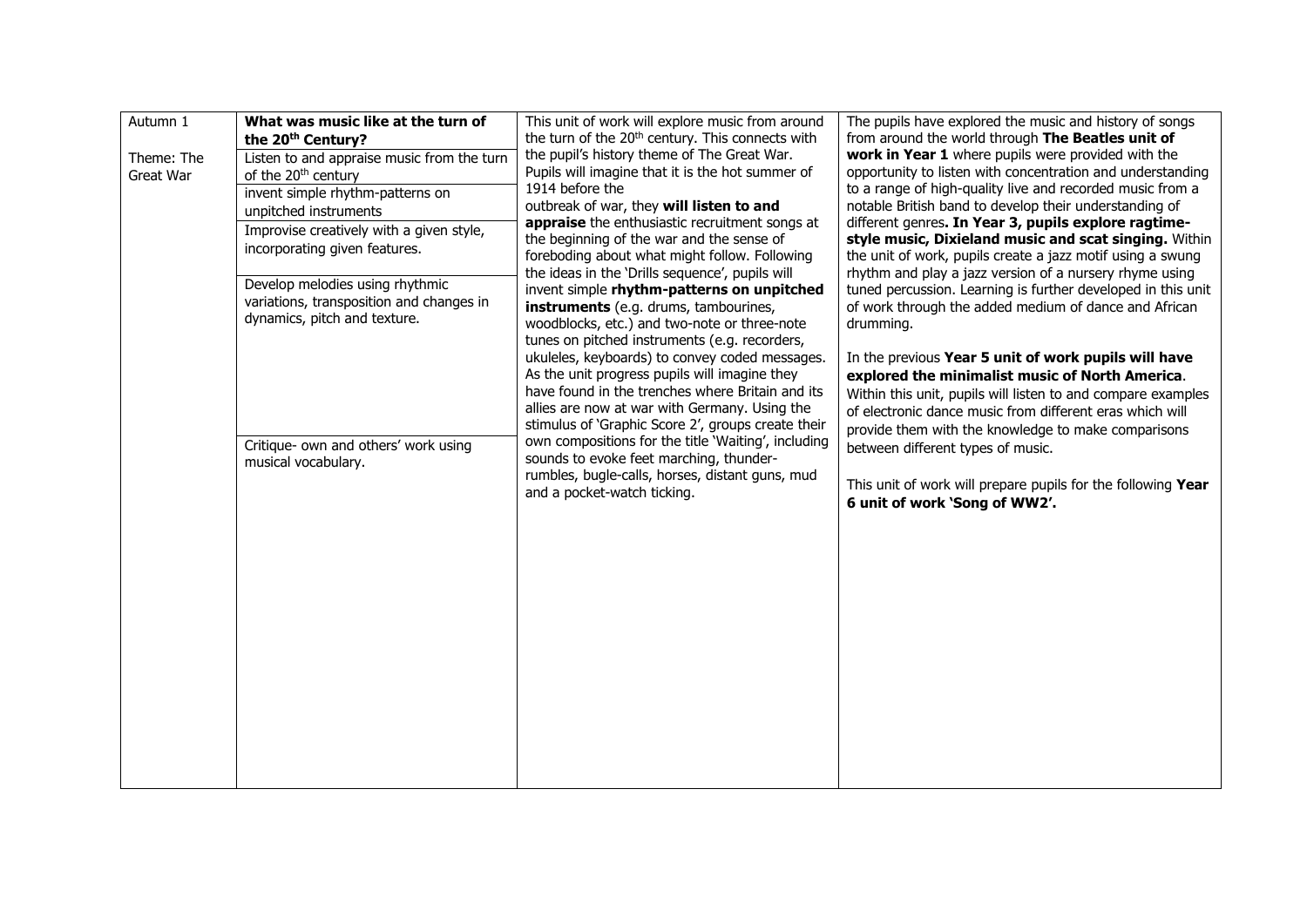| Autumn 2       | How did the music of WW2 represent                              | This unit of work is centred around the theme of                                             | This unit of work builds on the Year 5 Blues-themed                                                                                                                              |  |  |  |  |
|----------------|-----------------------------------------------------------------|----------------------------------------------------------------------------------------------|----------------------------------------------------------------------------------------------------------------------------------------------------------------------------------|--|--|--|--|
|                | the mood of the era?                                            | songs from WW2. Pupils will use musical                                                      | unit of work where pupils are given the opportunity to<br>select and discuss musical choices both independently and                                                              |  |  |  |  |
| Theme: Songs   | To use musical vocabulary to identify                           | vocabulary to describe features of the music                                                 |                                                                                                                                                                                  |  |  |  |  |
| of World War 2 | features of different eras of music                             | of WW2. Within the unit of work, pupils will                                                 | with others using a range of musical vocabulary with                                                                                                                             |  |  |  |  |
|                | To use musical vocabulary to identify                           | develop greater accuracy in pitch and control                                                | confidence.                                                                                                                                                                      |  |  |  |  |
|                | features of different eras of music                             | along with their ability to sing with expression                                             |                                                                                                                                                                                  |  |  |  |  |
|                | To use musical vocabulary to identify                           | and dynamics. Pupils will identify pitches                                                   | Exploring the concept of pitch with an octave range when                                                                                                                         |  |  |  |  |
|                | features of different eras of music                             | within an octave when singing and using                                                      | singing will prepare pupils for the Year 6 Leavers Song                                                                                                                          |  |  |  |  |
|                | To use knowledge of pitch to develop                            | knowledge of pitch to develop confidence when                                                | unit of work where pupils will write the lyrics for the                                                                                                                          |  |  |  |  |
|                | confidence when singing in parts                                | singing in parts. In the final lesson of this unit,                                          | chorus and verses, exploring the concept of the four chord                                                                                                                       |  |  |  |  |
|                | To use knowledge of pitch to develop                            | pupils will learn how to notate a melody using                                               | backing track and composing melodies.                                                                                                                                            |  |  |  |  |
|                | confidence when singing in parts                                | pitches up to an octave.                                                                     |                                                                                                                                                                                  |  |  |  |  |
| Spring 1       | What mood and images can be                                     | Pupils learn to appraise the work of the                                                     | This unit of work builds on the Year 4 rainforest-                                                                                                                               |  |  |  |  |
|                | created using ideas from the works                              | composer Felix Mendelssohn. Within the unit of                                               | themed body and tuned percussion unit of work                                                                                                                                    |  |  |  |  |
| Theme:         | of Felix Mendelssohn?                                           | work, pupils learn how to improvise as a group,                                              | where pupils learn how changing the dynamics of a                                                                                                                                |  |  |  |  |
| Kensuke's Cave | To appraise the work of a classical                             | using dynamics and pitch. They will also be                                                  | musical phrase or motif can change the texture of a piece                                                                                                                        |  |  |  |  |
|                | composer (Felix Mendelssohn)                                    | provided with the opportunity to improvise as a                                              | of music.                                                                                                                                                                        |  |  |  |  |
|                | To appraise the work of a classical                             | group using <b>texture</b> and create a graphic                                              |                                                                                                                                                                                  |  |  |  |  |
|                | composer (Felix Mendelssohn)                                    | score to represent sounds.                                                                   | This unit of work will prepare pupils for the following unit<br>of work Year $6 - film$ music which will explore the<br>impact music has on evoking an emotive response to film. |  |  |  |  |
|                | To appraise the work of a classical                             |                                                                                              |                                                                                                                                                                                  |  |  |  |  |
|                | composer (Felix Mendelssohn)                                    |                                                                                              |                                                                                                                                                                                  |  |  |  |  |
|                | To appraise the work of a classical                             |                                                                                              | Working together as a group to create texture and a                                                                                                                              |  |  |  |  |
|                | composer (Felix Mendelssohn)                                    |                                                                                              | graphical score will lay the foundations for the following                                                                                                                       |  |  |  |  |
|                | To use teamwork to create a group                               |                                                                                              | unit of work where pupils will use this knowledge to design                                                                                                                      |  |  |  |  |
|                | composition featuring changes in texture,<br>dynamics and pitch |                                                                                              | and create their own graphical score.                                                                                                                                            |  |  |  |  |
| Spring 2 &     | What impact does music have in                                  | In this unit of work, pupils explore the music                                               | This unit of work builds on the previous Year 6 unit of                                                                                                                          |  |  |  |  |
| Summer 1       | creating an emotive response to                                 | used in film to accompany the action and create                                              | <b>work 'Kensuke's Cave</b> $-$ the work of Felix Mendelssohn                                                                                                                    |  |  |  |  |
|                | film?                                                           | atmosphere. Pupils identify the characteristics                                              | where pupils explore the mood and images created using                                                                                                                           |  |  |  |  |
| Theme: Harry   | Appraise different musical features in a                        | of film music and appraise different musical                                                 | music.                                                                                                                                                                           |  |  |  |  |
| Potter - Film  | variety of film contexts                                        | features in a variety of film contexts. Using a                                              |                                                                                                                                                                                  |  |  |  |  |
| Music          | Identify and understand some composing                          | well-known film, pupils will identify and                                                    |                                                                                                                                                                                  |  |  |  |  |
|                | techniques in film music                                        | understand the composing techniques that                                                     | This unit of work will prepare pupils for the final Year 6                                                                                                                       |  |  |  |  |
|                | Use graphical scores to interpret different                     | create action, tension and emotion in the score<br>of a film. Pupils use graphical scores to | unit of work 'Leavers Song' where pupils will further                                                                                                                            |  |  |  |  |
|                | emotions in film music                                          | interpret different emotions in film music. Using                                            | develop their ability to appraise different musical features                                                                                                                     |  |  |  |  |
|                | Create and notate musical ideas and                             | knowledge from this, they will design and create                                             | through the medium of well-known popular music. The                                                                                                                              |  |  |  |  |
|                | relate them to film music.                                      | their own graphic score interpretation. This will                                            |                                                                                                                                                                                  |  |  |  |  |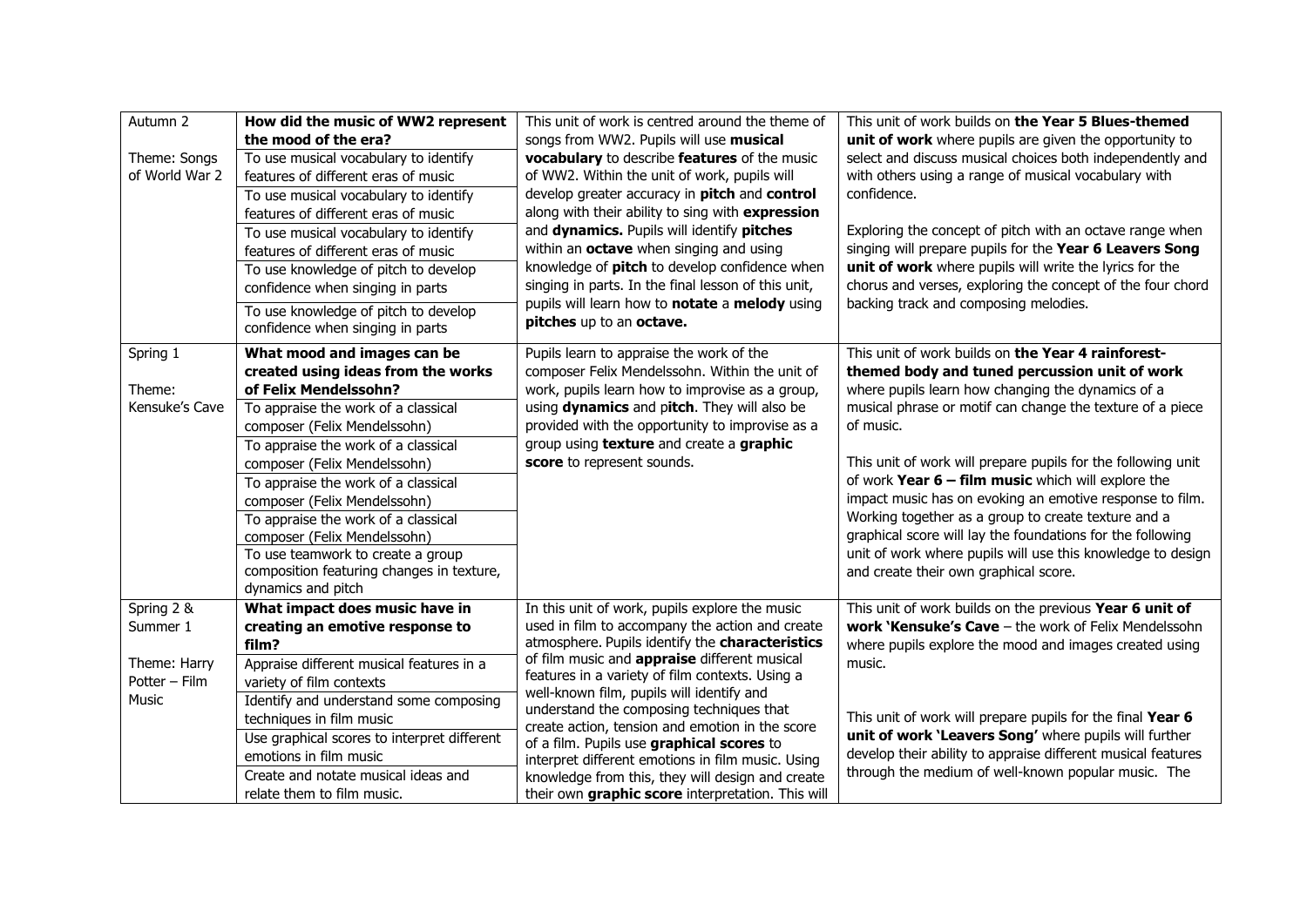|               | Create and notate musical ideas and<br>relate them to film music      | be performed to the class using their body, voice<br>and instruments to create sounds to represent a<br>given theme. | pupils will use ideas from the music they appraise to<br>create their own compositions.                                                                                                                                                                      |  |  |  |
|---------------|-----------------------------------------------------------------------|----------------------------------------------------------------------------------------------------------------------|--------------------------------------------------------------------------------------------------------------------------------------------------------------------------------------------------------------------------------------------------------------|--|--|--|
| Summer 2      | How can we use our understanding<br>of lyrics and musical notation to | Pupils spend the unit of work creating their very<br>own leavers' song personal to their experiences                 | This unit of work builds on the <b>Year 4 – Roman unit of</b><br>work where pupils explored how to transpose a melody                                                                                                                                        |  |  |  |
| Theme: The    | compose our own Leaver's                                              | as a class. Throughout the unit of work, pupils                                                                      | (meaning to change its key - making it higher or lower<br>pitched). Within the Leavers Song unit, pupils are able to                                                                                                                                         |  |  |  |
| Leaver's Song | <b>Assembly?</b>                                                      | will listen to and critique well known songs                                                                         |                                                                                                                                                                                                                                                              |  |  |  |
|               | To listen to and describe music                                       | reflective of new beginnings, writing the lyrics                                                                     | explore the concept of four chord backing tracks to                                                                                                                                                                                                          |  |  |  |
|               | To write lyrics for a song                                            | for the chorus and verses, exploring the                                                                             | compose their own melodies.                                                                                                                                                                                                                                  |  |  |  |
|               | To write lyrics for a song                                            | concept of the four chord backing track and                                                                          |                                                                                                                                                                                                                                                              |  |  |  |
|               | To use vocal improvisation and known                                  | composing melodies.                                                                                                  | This unit of work will prepare pupils for transition to KS3<br>- where they will play and perform confidently in a range<br>of solo and ensemble contexts using their voice, playing<br>instruments musically, fluently and with accuracy and<br>expression. |  |  |  |
|               | melodies against a backing track                                      |                                                                                                                      |                                                                                                                                                                                                                                                              |  |  |  |
|               | To compose a melody                                                   |                                                                                                                      |                                                                                                                                                                                                                                                              |  |  |  |

## **Progression of skills in music for EYFS, KS1 and KS2**

|           | <b>EYFS</b> |                                | Year 1                            | lYear 21                                | Year 3                                  | Year 4                                              | Year 5 |                                | Year 6                                             |
|-----------|-------------|--------------------------------|-----------------------------------|-----------------------------------------|-----------------------------------------|-----------------------------------------------------|--------|--------------------------------|----------------------------------------------------|
| Listening |             | Responding to<br>music through | Recognising and-<br>understanding | *Recognising timbre<br>changes in music | Discussing the<br>stylistic features of | Recognising the use and<br>development of motifs in |        | Recognising and<br>confidently | Discussing musical eras<br>in context, identifying |
|           |             | movement,                      | the difference                    | they listen to.                         | different genres,                       | music.                                              |        | discussing the                 | how they have                                      |
|           |             | altering                       | between pulse                     | Recognising                             | styles and                              | Identifying gradual dynamic                         |        | stylistic features of          | influenced each other.                             |
|           |             | movement to                    | and rhythm.                       | structural features in                  | traditions of music                     | and tempo changes within a                          |        | different genres,              | and discussing the                                 |
|           |             | reflect the                    | <b>Understanding</b>              | music they listen to.                   | using musical                           | piece of music.                                     |        | styles and traditions          | impact of different                                |
|           |             | tempo, dynamics                | that different                    | Listening to and                        | vocabulary (Indian, -                   | Recognising and discussing                          |        | of music using                 | composers on the                                   |
|           |             | or pitch of the                | types of sounds                   | recognising                             | classical, Chinese,                     | the stylistic features of                           |        | musical vocabulary.            | development of musical                             |
|           |             | music.                         | are called                        | instrumentation.                        | Battle Songs,                           | different genres, styles and                        |        | (South African,                | styles.                                            |
|           |             | <b>Exploring lyrics</b>        | timbres.                          | Beginning to use                        | Ballads, Jazz).                         | traditions of music using                           |        | West African,                  | Recognising and                                    |
|           |             | by suggesting                  | Recognising                       | musical vocabulary                      | Understanding that                      | musical vocabulary (Samba,                          |        | Musical, Theatre,              | confidently discussing                             |
|           |             | appropriate                    | basic tempo,                      | to describe music.                      | music from                              | Rock and Roll).                                     |        | Blues, Dance                   | the stylistic features of                          |
|           |             | actions.                       | dynamic and                       | Identifying melodies                    | different parts of                      | Identifying common features                         |        | Remix.).                       | music and relating it to                           |
|           |             | Exploring the                  | pitch changes                     | that move in steps.                     | the world has                           | between different genres,                           |        | Representing the               | other aspects of the Arts                          |
|           |             | story behind the               | (faster/slower,                   | Listening to and                        | different features.                     | styles and traditions of music.                     |        | features of a piece            | (Pop art, Film music).                             |
|           |             | lyrics or music.               | louder/guieter                    | repeating a short,                      | Recognising and                         | Recognising, naming and                             |        | of music using                 | Representing changes in                            |
|           |             |                                |                                   |                                         | explaining the                          | explaining the effect of the                        |        | graphic notation,              | pitch, dynamics and                                |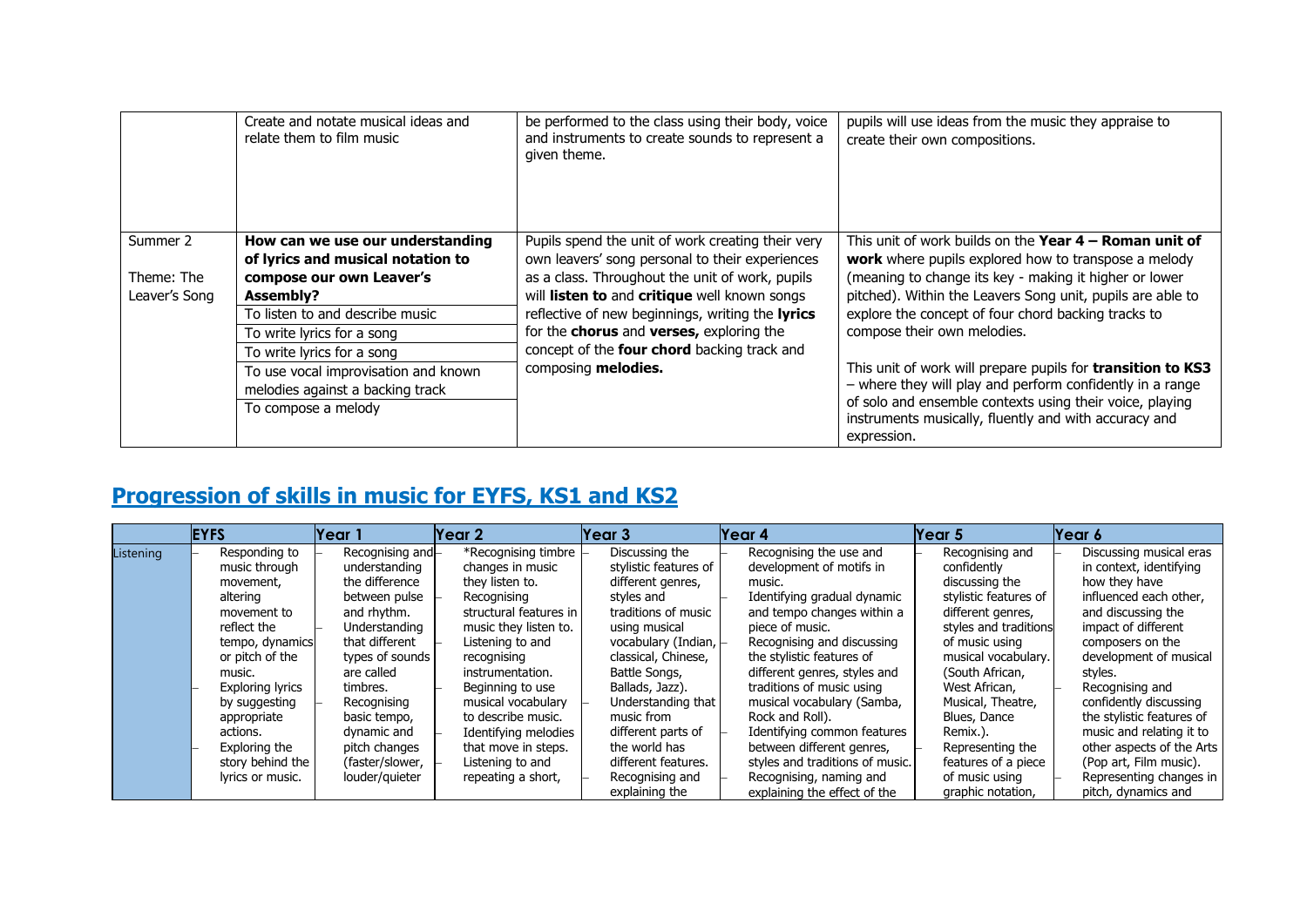|           | Listening to and<br>following a beat<br>using body<br>percussion and<br>instruments.<br>*Considering<br>whether a piece<br>of music has a<br>fast, moderate<br>or slow tempo.<br>Listening to<br>sounds and<br>matching them<br>to the object or<br>instrument.<br>*Listening to<br>sounds and<br>identifying high<br>and low pitch.<br>Listening to and<br>repeating a<br>simple rhythm.<br>Listening to and | and<br>higher/lower).<br>Describing the<br>character,<br>mood, or 'story'<br>of music they<br>listen to, both<br>verbally and<br>through<br>movement.<br>Describing the<br>differences<br>between two<br>pieces of music.<br>Expressing a<br>basic opinion<br>about music<br>(like/dislike).<br>Listening to and<br>repeating short,<br>simple rhythmic<br>patterns.<br>Listening and | simple melody by<br>ear.<br>Suggesting<br>improvements to<br>their own and others'<br>work.                                                                           | changes within a<br>piece of music<br>using musical<br>vocabulary.<br>Describing the<br>timbre, dynamic,<br>and textural details<br>of a piece of music,<br>both verbally, and<br>through movement.<br>Beginning to show<br>an awareness of<br>metre.<br>Beginning to use<br>musical vocabulary<br>(related to the<br>inter-related<br>dimensions of<br>music) when<br>discussing<br>improvements to<br>their own and<br>others' work. | interrelated dimensions of<br>music.<br>Identifying scaled dynamics<br>(crescendo/decrescendo)<br>within a piece of music.<br>Using musical vocabulary to<br>discuss the purpose of a<br>piece of music.<br>Using musical vocabulary<br>(related to the inter-related<br>dimensions of music) when<br>discussing improvements to<br>their own and others' work | and colours,<br>justifying their<br>choices with<br>reference to<br>musical vocabulary. -<br>Comparing,<br>discussing and<br>evaluating music<br>using detailed<br>musical vocabulary.  -<br>Developing<br>confidence in using<br>detailed musical<br>vocabulary (related<br>to the inter-related<br>dimensions of<br>music) to discuss<br>and evaluate their<br>own and others'<br>work. | texture using graphic<br>notation, justifying their<br>choices with reference to<br>musical vocabulary.<br>Identifying the way that<br>features of a song can<br>complement one another<br>to create a coherent<br>overall effect.<br>Use musical vocabulary<br>correctly when describing<br>and evaluating the<br>features of a piece of<br>music.<br>Evaluating how the<br>venue, occasion and<br>purpose affects the way<br>a piece of music sounds.<br>Confidently using<br>detailed musical<br>vocabulary (related to<br>the inter-related<br>dimensions of music) to |
|-----------|---------------------------------------------------------------------------------------------------------------------------------------------------------------------------------------------------------------------------------------------------------------------------------------------------------------------------------------------------------------------------------------------------------------|---------------------------------------------------------------------------------------------------------------------------------------------------------------------------------------------------------------------------------------------------------------------------------------------------------------------------------------------------------------------------------------|-----------------------------------------------------------------------------------------------------------------------------------------------------------------------|----------------------------------------------------------------------------------------------------------------------------------------------------------------------------------------------------------------------------------------------------------------------------------------------------------------------------------------------------------------------------------------------------------------------------------------|----------------------------------------------------------------------------------------------------------------------------------------------------------------------------------------------------------------------------------------------------------------------------------------------------------------------------------------------------------------|-------------------------------------------------------------------------------------------------------------------------------------------------------------------------------------------------------------------------------------------------------------------------------------------------------------------------------------------------------------------------------------------|----------------------------------------------------------------------------------------------------------------------------------------------------------------------------------------------------------------------------------------------------------------------------------------------------------------------------------------------------------------------------------------------------------------------------------------------------------------------------------------------------------------------------------------------------------------------------|
| Composing | repeating simple<br>lyrics.<br>Understanding<br>that different<br>instruments<br>make different<br>sounds and<br>grouping them<br>accordingly.<br>Playing un-tuned<br>percussion 'in<br>time' with a<br>piece of music.<br>Selecting<br>classroom<br>objects to use as<br>instruments.<br>Experimenting                                                                                                       | responding to<br>other<br>performers by<br>playing as part<br>of a group.<br>Selecting and<br>creating short<br>sequences of<br>sound with<br>voices or<br>instruments to<br>represent a<br>given idea or<br>character.                                                                                                                                                               | Selecting and<br>creating longer<br>sequences of<br>appropriate sounds<br>with voices or<br>instruments to<br>represent a given<br>idea or character.<br>Successfully | Composing a piece<br>of music in a given<br>style with voices<br>and instruments<br>(Battle Song,<br>Indian Classical,<br>Jazz, Swing).<br>Combining<br>melodies and                                                                                                                                                                                                                                                                   | Composing a coherent piece<br>of music in a given style with<br>voices, bodies and<br>instruments.<br>Beginning to improvise<br>musically within a given style.<br>Developing melodies using<br>rhythmic variation,<br>transposition, inversion, and                                                                                                           | Composing a<br>detailed piece of<br>music from a given<br>stimulus with<br>voices, bodies and<br>instruments<br>(Remix, Colours,<br>Stories, Drama).<br>Improvising                                                                                                                                                                                                                       | discuss and evaluate<br>their own and others<br>work.<br>Improvising coherently<br>and creatively within a<br>given style, incorporating<br>given features.<br>Composing a multi-<br>layered piece of music<br>from a given stimulus<br>with voices, bodies and<br>Instruments.                                                                                                                                                                                                                                                                                            |
|           | with body<br>percussion and<br>vocal sounds to<br>respond to<br>music.                                                                                                                                                                                                                                                                                                                                        | Combining<br>instrumental<br>and vocal<br>sounds within a<br>given structure.                                                                                                                                                                                                                                                                                                         | combining and<br>layering several<br>instrumental and<br>vocal patterns within<br>a given structure.                                                                  | rhythms to<br>compose a multi-<br>layered<br>composition in a                                                                                                                                                                                                                                                                                                                                                                          | looping.<br>Creating a piece of music<br>with at least four different<br>layers and a clear structure.                                                                                                                                                                                                                                                         | coherently within a<br>given style.<br>Combining rhythmic<br>patterns (ostinato)<br>into a multi-layered                                                                                                                                                                                                                                                                                  | Composing an original<br>song, incorporating lyric<br>writing, melody writing<br>and the composition of                                                                                                                                                                                                                                                                                                                                                                                                                                                                    |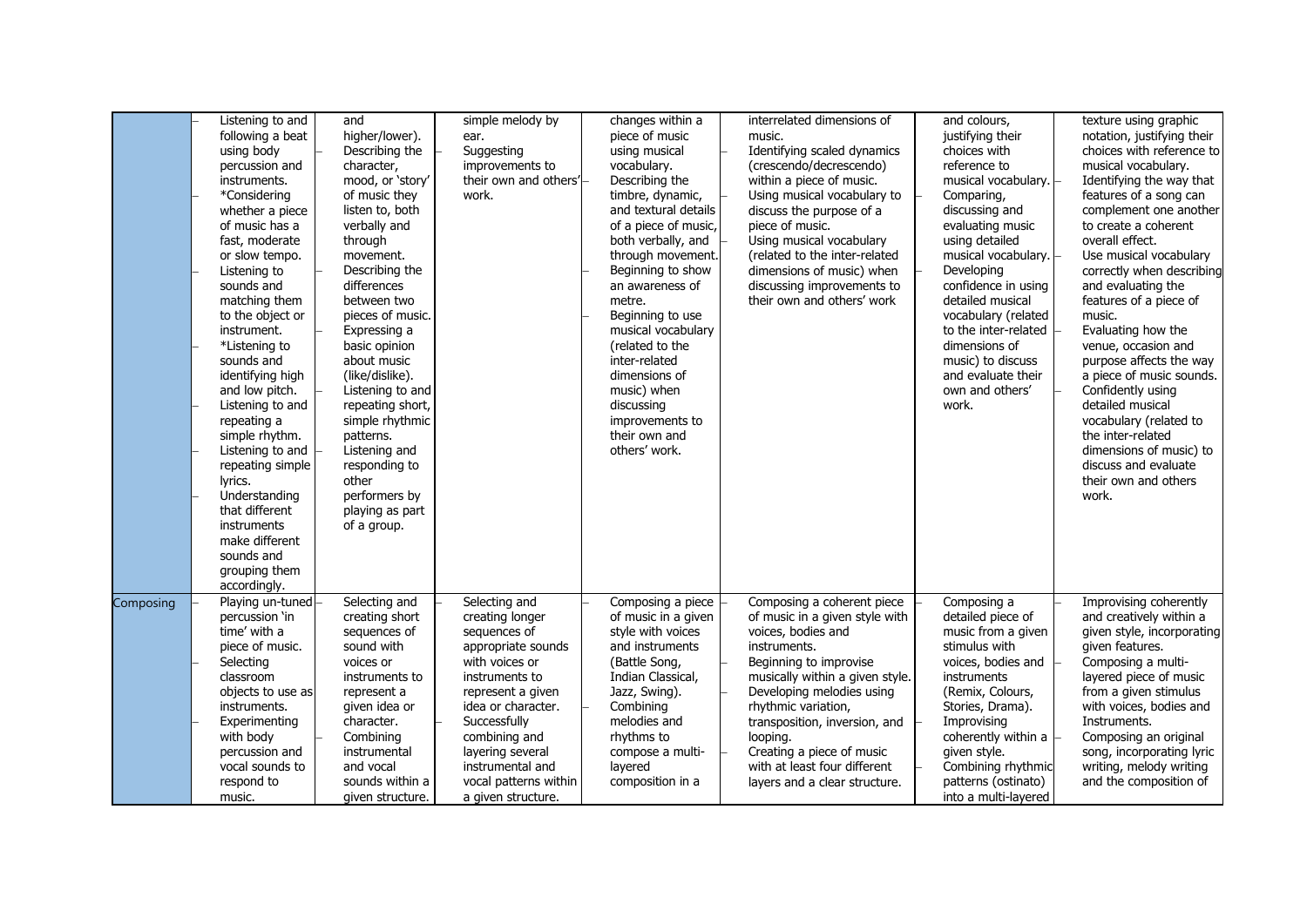|            | Selecting<br>appropriate<br>instruments to<br>represent action<br>and mood.<br>Experimenting<br>with playing<br>instruments in<br>different ways                                                                                                                                                                                                        | Creating simple<br>melodies using<br>a few notes.<br>Choosing<br>dynamics,<br>tempo and<br>timbre for a<br>piece of music.<br>Creating a<br>simple graphic<br>score to<br>represent a<br>composition.<br>Beginning to<br>make<br>improvements<br>to their work as<br>suggested by<br>the teacher.                                                                                                   | Creating simple<br>melodies from five or<br>more notes.<br>Choosing appropriate<br>dynamics, tempo and<br>timbre for a piece of<br>music.<br>Using letter name<br>and graphic notation<br>to represent the<br>details of their<br>composition.<br>Beginning to suggest<br>improvements to<br>their own work.                                                                                                                                                                                                                         | given style<br>(pentatonic).<br>Using letter name<br>and rhythmic<br>notation (graphic or<br>staff), and key<br>musical vocabulary<br>to label and record<br>their compositions.<br>Suggesting and<br>implementing<br>improvements to<br>their own work,<br>using musical<br>vocabulary.                                                                                                                                                                   | Using letter name, graphic<br>and rhythmic notation and<br>key musical vocabulary to<br>label and record their<br>compositions.<br>Suggesting improvements to<br>others' work, using musical<br>vocabulary.                                                                                                                                                                                                                                                                                                                    | composition using<br>all the inter-related<br>dimensions of<br>music to add<br>musical interest.<br>Using staff notation<br>to record rhythms<br>and melodies.<br>Selecting,<br>discussing and<br>refining musical<br>choices both alone<br>and with others.<br>using musical<br>vocabulary with<br>confidence.<br>Suggesting and<br>demonstrating<br>improvements to<br>own and others'<br>work.                                                                                                | accompanying features,<br>within a given structure.<br>Developing melodies<br>using rhythmic variation,<br>transposition and<br>changes in dynamics,<br>pitch and texture.<br>Recording own<br>composition using<br>appropriate forms of<br>notation and/or<br>technology and<br>incorporating.<br>Constructively critique<br>their own and others'<br>work, using musical<br>vocabulary.                                                                                                                                                                                           |
|------------|---------------------------------------------------------------------------------------------------------------------------------------------------------------------------------------------------------------------------------------------------------------------------------------------------------------------------------------------------------|-----------------------------------------------------------------------------------------------------------------------------------------------------------------------------------------------------------------------------------------------------------------------------------------------------------------------------------------------------------------------------------------------------|--------------------------------------------------------------------------------------------------------------------------------------------------------------------------------------------------------------------------------------------------------------------------------------------------------------------------------------------------------------------------------------------------------------------------------------------------------------------------------------------------------------------------------------|------------------------------------------------------------------------------------------------------------------------------------------------------------------------------------------------------------------------------------------------------------------------------------------------------------------------------------------------------------------------------------------------------------------------------------------------------------|--------------------------------------------------------------------------------------------------------------------------------------------------------------------------------------------------------------------------------------------------------------------------------------------------------------------------------------------------------------------------------------------------------------------------------------------------------------------------------------------------------------------------------|--------------------------------------------------------------------------------------------------------------------------------------------------------------------------------------------------------------------------------------------------------------------------------------------------------------------------------------------------------------------------------------------------------------------------------------------------------------------------------------------------|-------------------------------------------------------------------------------------------------------------------------------------------------------------------------------------------------------------------------------------------------------------------------------------------------------------------------------------------------------------------------------------------------------------------------------------------------------------------------------------------------------------------------------------------------------------------------------------|
| Performing | Using their<br>voices to join in<br>with well-known<br>songs from<br>memory.<br>Remembering<br>and maintaining<br>their role within<br>a group<br>performance.<br>Moving to music<br>with instruction<br>to perform<br>actions.<br>Participating in<br>performances to<br>a small<br>audience.<br>Stopping and<br>starting playing<br>at the right time | Using their<br>voices<br>expressively to<br>speak and<br>chant.<br>Singing short<br>songs from<br>memory,<br>maintaining the<br>overall shape of<br>the melody and<br>keeping in time.<br>Maintaining the<br>pulse (play on<br>the beat) using<br>hands, and<br>tuned and un-<br>tuned<br>instruments.<br>Copying back<br>short rhythmic<br>and melodic<br>phrases on<br>percussion<br>instruments. | Using their voices<br>expressively when<br>singing, including the<br>use of basic<br>dynamics (loud and<br>quiet).<br>Singing short songs<br>from memory, with<br>melodic and rhythmic-<br>accuracy.<br>Copying longer<br>rhythmic patterns on<br>un-tuned percussion<br>instruments, keeping<br>a steady pulse.<br>Performing<br>expressively using<br>dynamics and timbre<br>to alter sounds as<br>appropriate.<br>Singing back short<br>melodic patterns by<br>ear and playing short<br>melodic patterns<br>from letter notation. | Singing songs in a<br>variety of musical<br>styles with<br>accuracy and<br>control,<br>demonstrating<br>developing vocal<br>technique.<br>Singing and<br>playing in time with<br>peers, with some<br>degree of accuracy<br>and awareness of<br>their part in the<br>group performance.<br>Performing from<br>basic staff notation,<br>incorporating<br>rhythm and pitch<br>and being able to<br>identify these<br>symbols using<br>musical<br>terminology. | *Singing longer songs in a<br>variety of musical styles from<br>memory, with accuracy,<br>control, fluency and a<br>developing sense of<br>expression including control<br>of subtle dynamic changes.<br>Singing and playing in time<br>with peers with accuracy and<br>awareness of their part in the<br>group performance.<br>Playing melody parts on<br>tuned instruments with<br>accuracy and control and<br>developing instrumental<br>technique.<br>Playing syncopated rhythms<br>with accuracy, control and<br>fluency. | Singing songs in<br>two or more parts,<br>in a variety of<br>musical styles from<br>memory, with<br>accuracy, fluency,<br>control and<br>expression.<br>Working as a group<br>to perform a piece<br>of music, adjusting<br>dynamics and pitch<br>according to a<br>graphic score,<br>keeping in time<br>with others and<br>communicating<br>with the group.<br>Performing with<br>accuracy and<br>fluency from<br>graphic and simple<br>staff notation.<br>Playing a simple<br>chord progression | Singing songs in two or<br>more secure parts from<br>memory, with accuracy,<br>fluency, control and<br>expression.<br>Working as a group to<br>perform a piece of music,<br>adjusting the interrelated<br>dimensions of music as<br>required, keeping in time<br>with others and<br>communicating with the<br>group.<br>Performing a solo or<br>taking a leadership role<br>within a performance.<br>Performing with accuracy<br>and fluency from graphic<br>and staff notation and<br>from their own notation.<br>Performing by following<br>a conductor's cues and<br>directions. |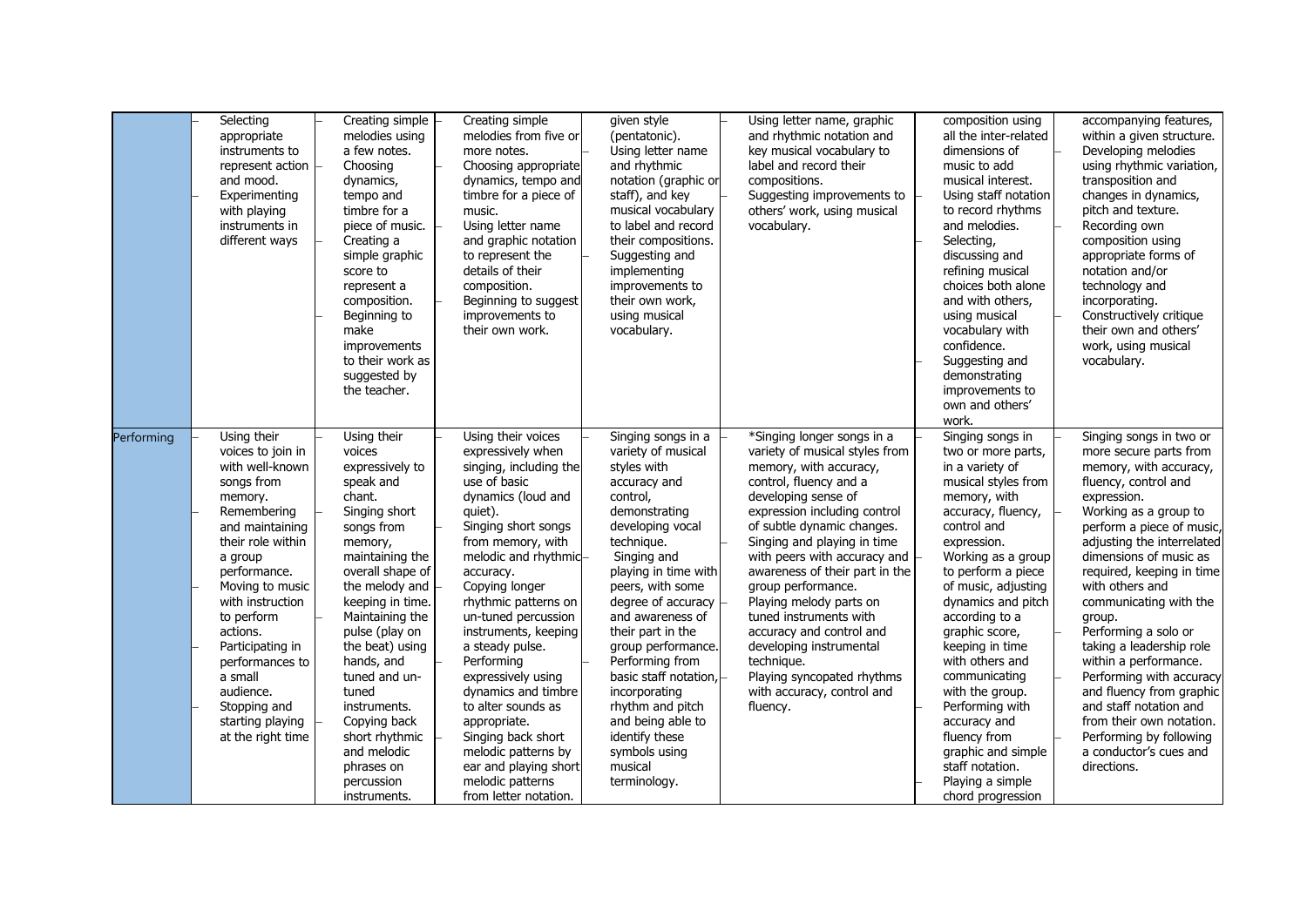|                         | Responding to<br>simple musical<br>instructions<br>such as tempo<br>and dynamic<br>changes as part<br>of a class<br>performance.<br>Performing from<br>graphic<br>notation. |                                                                                        |                                                                                                                                             | with accuracy and<br>fluency.                                                                                                                                                   |                                                                                                                                                                                                     |
|-------------------------|-----------------------------------------------------------------------------------------------------------------------------------------------------------------------------|----------------------------------------------------------------------------------------|---------------------------------------------------------------------------------------------------------------------------------------------|---------------------------------------------------------------------------------------------------------------------------------------------------------------------------------|-----------------------------------------------------------------------------------------------------------------------------------------------------------------------------------------------------|
| The history of<br>music |                                                                                                                                                                             | Understanding that $\vdash$<br>music from<br>different times has<br>different features | Recognising and discussing<br>the stylistic features of<br>different genres, styles and<br>traditions of music using<br>musical vocabulary. | Confidently<br>discussing the<br>stylistic features of<br>different genres,<br>styles and traditions<br>of music and<br>explaining how<br>these have<br>developed over<br>time. | Discussing musical eras<br>in context, identifying<br>how they have<br>influenced each other,<br>and discussing the<br>impact of different<br>composers on the<br>development of musical<br>styles. |

### **The inter-related dimensions of music**

|       | <b>EYFS</b>                                                               | Year 1                                                                                                                                                                      | Year <sub>2</sub>                                                                                                                                                                                                                                                             | Year 3                                                                                                                                                                                                                                                                                                                                                              | Year 4                                                                                                                                                                                                                       | Year 5                                                                                                                                                                                                                                                                                                                                                                  | Year 6                                                                                                                                                                                                                                                                                                                                                                                                                                |
|-------|---------------------------------------------------------------------------|-----------------------------------------------------------------------------------------------------------------------------------------------------------------------------|-------------------------------------------------------------------------------------------------------------------------------------------------------------------------------------------------------------------------------------------------------------------------------|---------------------------------------------------------------------------------------------------------------------------------------------------------------------------------------------------------------------------------------------------------------------------------------------------------------------------------------------------------------------|------------------------------------------------------------------------------------------------------------------------------------------------------------------------------------------------------------------------------|-------------------------------------------------------------------------------------------------------------------------------------------------------------------------------------------------------------------------------------------------------------------------------------------------------------------------------------------------------------------------|---------------------------------------------------------------------------------------------------------------------------------------------------------------------------------------------------------------------------------------------------------------------------------------------------------------------------------------------------------------------------------------------------------------------------------------|
| Pitch | To understand l<br>$\equiv$<br>that what<br>'high' and low'<br>notes are. | To<br>understand<br>that pitch<br>means how<br>high or low a<br>note sounds.<br>To<br>understand<br>that 'tuned'<br>instruments<br>play more<br>than one pitch<br>of notes. | To know that some<br>$\sim$<br>tuned instruments<br>have a lower range<br>of pitches and<br>some have a<br>higher range of<br>pitches.<br>To understand that<br>a melody is made<br>up from high and<br>low pitched notes<br>played one after<br>the other, making<br>a tune. | To know that the<br>group of pitches<br>in a song is called<br>its 'key' and that<br>a key decides<br>whether a song<br>sounds happy or<br>sad.<br>To know that<br>some traditional<br>music around the<br>world is based on<br>five-notes called<br>a 'pentatonic'<br>scale.<br>To understand<br>$\overline{\phantom{0}}$<br>that a pentatonic<br>melody uses only | To know that a glissando in<br>music means a sliding<br>effect played on<br>instruments or made by<br>your voice.<br>To know that 'transposing'<br>a melody means changing<br>its key, making it higher or<br>lower pitched. | To understand<br>$\equiv$<br>that a minor key<br>(pitch) can be<br>used to make<br>music sound sad.<br>To understand<br>that major chords<br>create a bright,<br>happy sound.<br>To know that a<br>'bent note' is a<br>note that varies<br>in its pitch, e.g.<br>the pitch may<br>slide up or down.<br>To understand<br>that varying<br>effects can be<br>created using | To know that the Solfa<br>$\overline{\phantom{m}}$<br>syllables represent the<br>pitches in an octave.<br>To understand that<br>$\sim$<br>'major' key signatures<br>use note pitches that<br>sound cheerful and<br>upbeat.<br>To understand that<br>$\equiv$<br>'minor' key signatures<br>use note pitches that<br>can suggest sadness<br>and tension.<br>To know that a melody<br>$\sim$<br>can be adapted by<br>changing its pitch. |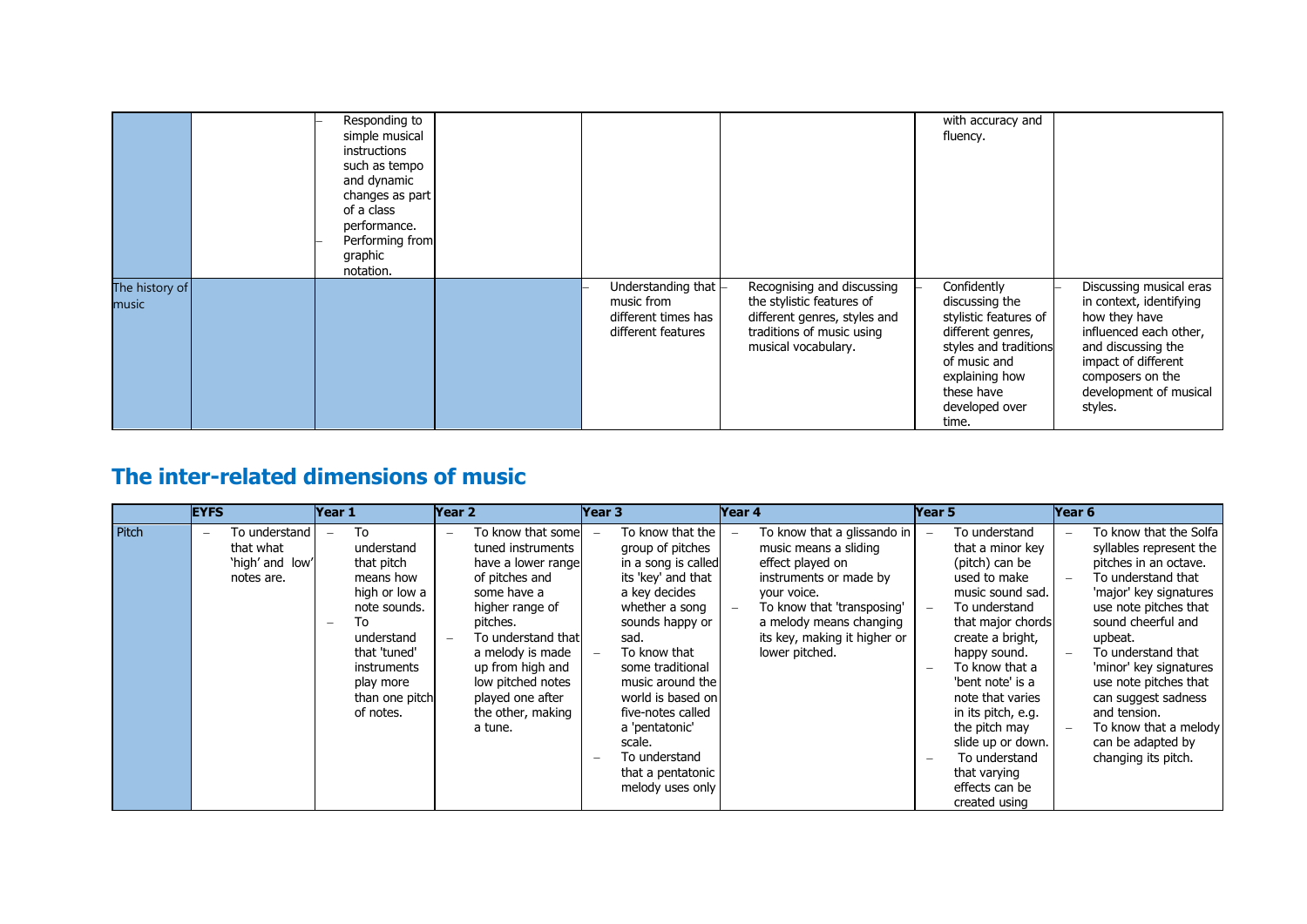| <b>Duration</b> | To recognise<br>$\equiv$<br>that different<br>sounds can be<br>long or short.                                                                      | To know that<br>rhythm means<br>a pattern of<br>long and short<br>notes.                                                                                                                                                            | To know that<br>'duration' means<br>how long a note,<br>phrase or whole<br>piece of music<br>lasts.<br>To know that the<br>$\sim$<br>long and short<br>sounds of a spoken<br>phrase can be<br>represented by a<br>rhythm. | the five notes C<br>DEGA.<br>To know that<br>different notes<br>have different<br>durations, and<br>that crotchets are<br>worth one whole<br>beat.<br>To know that<br>written music<br>tells you how<br>long to play a<br>note for repeated<br>rhythm | To know that combining<br>different instruments<br>playing different rhythms<br>creates layers of sound<br>called 'texture'.<br>To know that playing 'in<br>$\equiv$<br>time' requires playing the<br>notes for the correct<br>duration as well as at the<br>correct speed. | only your voice,<br>for example by<br>changing the<br>pitch, dynamic or<br>tempo of the<br>sounds made<br>To know that<br>$\equiv$<br>'poly-rhythms'<br>means many<br>different rhythms<br>played at once.<br>To know that the<br>duration of a note<br>or phrase in<br>music can be<br>shown using a<br>repeated symbol<br>or the size of a<br>symbol on a<br>graphic score. | To understand that all<br>$\equiv$<br>types of music notation<br>show note duration.<br>including the Kodaly<br>method which uses<br>syllables to indicate<br>rhythms.<br>To understand that<br>$\overline{a}$<br>representing beats of<br>silence or 'rests' in<br>written music is<br>important as it helps us<br>play rhythms correctly.<br>To know that a quaver |
|-----------------|----------------------------------------------------------------------------------------------------------------------------------------------------|-------------------------------------------------------------------------------------------------------------------------------------------------------------------------------------------------------------------------------------|---------------------------------------------------------------------------------------------------------------------------------------------------------------------------------------------------------------------------|-------------------------------------------------------------------------------------------------------------------------------------------------------------------------------------------------------------------------------------------------------|-----------------------------------------------------------------------------------------------------------------------------------------------------------------------------------------------------------------------------------------------------------------------------|-------------------------------------------------------------------------------------------------------------------------------------------------------------------------------------------------------------------------------------------------------------------------------------------------------------------------------------------------------------------------------|----------------------------------------------------------------------------------------------------------------------------------------------------------------------------------------------------------------------------------------------------------------------------------------------------------------------------------------------------------------------|
| <b>Dynamics</b> | To understand<br>$\overline{\phantom{a}}$<br>that<br>instruments<br>can be played<br>loudly or<br>softly.                                          | To know that<br>$\overline{a}$<br>dynamics<br>means how<br>loud or soft a<br>sound is.<br>To<br>$\overline{\phantom{m}}$<br>understand<br>that sounds<br>can be<br>adapted to<br>change their<br>mood, e.g.<br>through<br>dynamics. | To know that<br>$\overline{a}$<br>dynamics can<br>change the effect a<br>sound has on the<br>audience.                                                                                                                    | To know that the<br>$\equiv$<br>word 'crescendo'<br>means a sound<br>getting gradually<br>louder.                                                                                                                                                     | To know that changing the<br>$\overline{\phantom{m}}$<br>dynamics of a musical<br>phrase or motif can change<br>the texture of a piece of<br>music.                                                                                                                         | To understand<br>$\overline{\phantom{a}}$<br>that varying<br>effects can be<br>created using<br>only your voice,<br>for example by<br>changing the<br>pitch, dynamic or<br>tempo of the<br>sounds made.                                                                                                                                                                       | is worth half a beat<br>To know that a melody<br>$\overline{\phantom{a}}$<br>can be adapted by<br>changing its dynamics.                                                                                                                                                                                                                                             |
| Tempo           | To recognise<br>music that is<br>'fast' or 'slow'.<br>To understand<br>that we can<br>match our<br>body<br>movements to<br>the speed<br>(tempo) or | To know that<br>the 'pulse' is<br>the steady<br>beat that goes<br>through<br>music.<br>To know that<br>tempo is the<br>speed of the<br>music.                                                                                       | To understand that<br>the tempo of a<br>musical phrase can<br>be changed to<br>achieve a different<br>effect.                                                                                                             |                                                                                                                                                                                                                                                       | To know that playing in<br>time means all performers<br>playing together at the<br>same speed.                                                                                                                                                                              | To know that<br>playing in time<br>means all<br>performers<br>playing together<br>at the same<br>speed.                                                                                                                                                                                                                                                                       | To know that a melody<br>$\equiv$<br>can be adapted by<br>changing its dynamics,<br>pitch or tempo.                                                                                                                                                                                                                                                                  |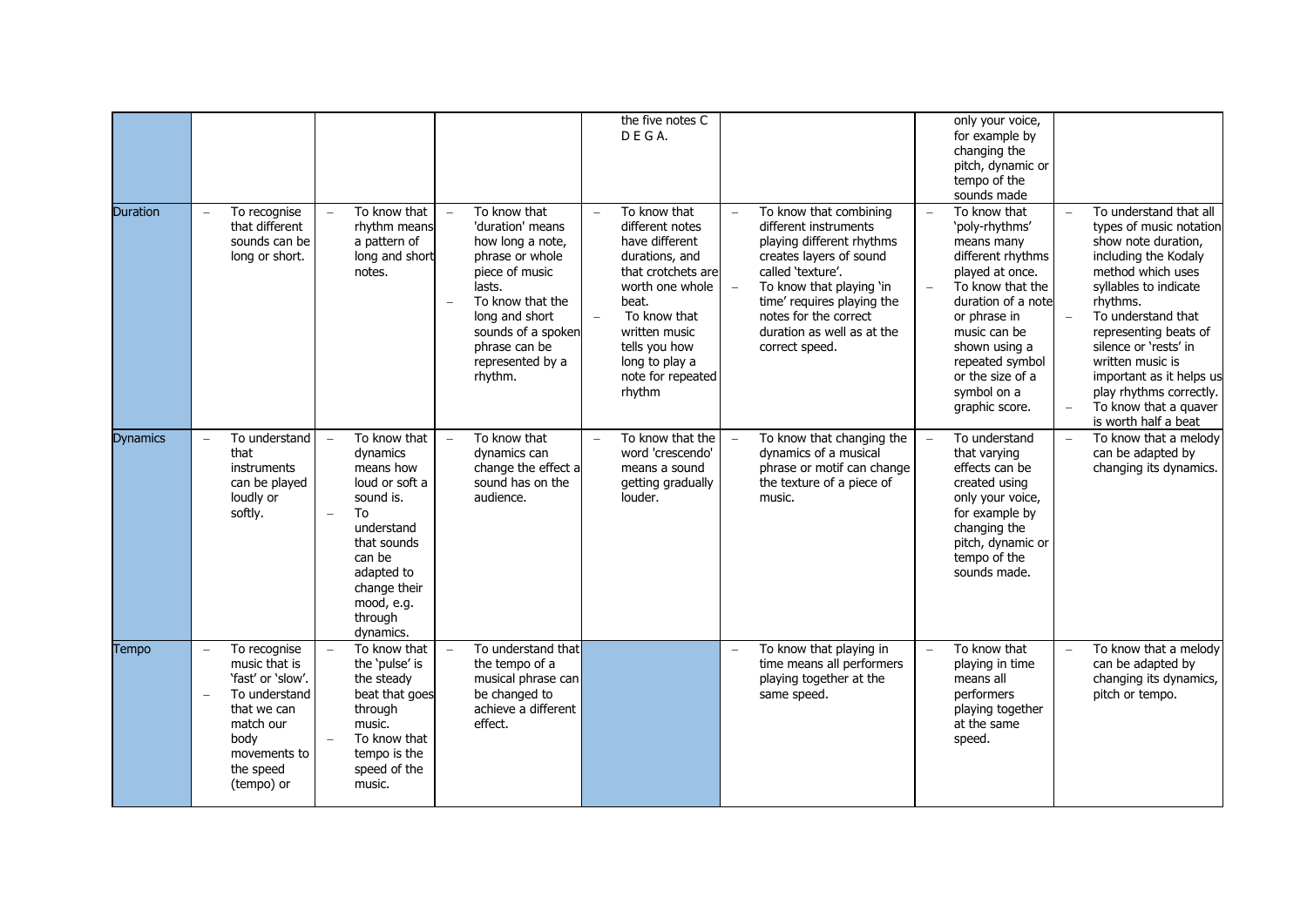|           | pulse (beat) of<br>music.                                                                                                |                                                                                                                                                                                                                                                                                      |                                                                                                                                                                                                 |                                                                                                                                                                                                                   |                                                                                                                                                                                                                                                                                                             |                                                                                                                                                                                            |                                                                                                                                                                                                                                                                                                                             |
|-----------|--------------------------------------------------------------------------------------------------------------------------|--------------------------------------------------------------------------------------------------------------------------------------------------------------------------------------------------------------------------------------------------------------------------------------|-------------------------------------------------------------------------------------------------------------------------------------------------------------------------------------------------|-------------------------------------------------------------------------------------------------------------------------------------------------------------------------------------------------------------------|-------------------------------------------------------------------------------------------------------------------------------------------------------------------------------------------------------------------------------------------------------------------------------------------------------------|--------------------------------------------------------------------------------------------------------------------------------------------------------------------------------------------|-----------------------------------------------------------------------------------------------------------------------------------------------------------------------------------------------------------------------------------------------------------------------------------------------------------------------------|
| Timbre    | To know that<br>$\equiv$<br>different<br>instruments<br>can sound like<br>a particular<br>character.                     | To know that<br>$\equiv$<br>'timbre'<br>means the<br>quality of a<br>sound; eg<br>that different<br>instruments<br>would sound<br>different<br>playing a note<br>of the same<br>pitch.<br>To know that<br>my voice can<br>create<br>different<br>timbres to<br>help tell a<br>story. | To know that<br>musical<br>instruments can be<br>used to create 'real<br>life' sound effects.<br>To understand an<br>instrument can be<br>matched to an<br>animal noise based<br>on its timbre. | To understand<br>$\equiv$<br>that the timbre of<br>instruments<br>played affect the<br>mood and style<br>of a piece of<br>music.                                                                                  | To know that grouping<br>instruments according to<br>their timbre can create<br>contrasting 'textures' in<br>music.<br>To understand that both<br>$\overline{\phantom{a}}$<br>instruments and voices can<br>create audio effects that<br>describe something you can<br>see.                                 | To understand<br>that human<br>voices have their<br>own individual<br>timbre, and that<br>this can be<br>adapted by using<br>the voice in<br>different ways.                               | To know that timbre<br>$\frac{1}{2}$<br>can also be thought of<br>as 'tone colour' and<br>can be described in<br>many ways e.g. warm<br>or cold, rich or bright.                                                                                                                                                            |
| Texture   | To know that<br>$\overline{\phantom{a}}$<br>music often<br>has more than<br>one instrument<br>being played<br>at a time. | To know that<br>music has<br>layers called<br>'texture'.                                                                                                                                                                                                                             | To know that a<br>graphic score can<br>show a picture of<br>the layers, or<br>'texture', of a piece<br>of music.                                                                                | To know that<br>$\equiv$<br>many types of<br>music from<br>around the world<br>consist of more<br>than one layer of<br>sound; for<br>example a 'tala'<br>and 'rag' in<br>traditional Indian<br>music.             | To know that combining<br>$\overline{\phantom{m}}$<br>different instruments and<br>different rhythms when we<br>compose can create layers<br>of sound we call 'texture'.<br>To understand that<br>$\equiv$<br>harmony means playing<br>two notes at the same time,<br>which usually sound good<br>together. | To understand<br>that a chord is<br>the layering of<br>several pitches<br>played at the<br>same time.<br>To know that<br>poly-rhythms<br>means many<br>rhythms played at<br>once.          | To understand that<br>$\equiv$<br>texture can be created<br>by adding or removing<br>instruments in a piece<br>and can create the<br>effect of dynamic<br>change.<br>To know that a<br>$\equiv$<br>counter-melody is<br>different to harmony<br>because it uses a<br>different rhythm as<br>well as complementary<br>notes. |
| Structure | To recognise<br>$\overline{\phantom{0}}$<br>the chorus in a<br>familiar song.                                            | To know that<br>$\equiv$<br>a piece of<br>music can<br>have more<br>than one<br>section, e.g. a<br>versed and a<br>chorus.                                                                                                                                                           | To understand that<br>structure means<br>the organisation of<br>sounds within<br>music, e.g. a<br>chorus and verse<br>pattern in song.                                                          | To know that in a<br>$\equiv$<br>ballad, a 'stanza'<br>means a verse.<br>$\frac{1}{2}$<br>To know that<br>music from<br>different places<br>often has<br>different<br>structural<br>features, e.g.<br>traditional | To know that deciding the<br>$\equiv$<br>structure of music when<br>composing can help us<br>create interesting music<br>with contrasting sections.<br>An ostinato is a musical<br>pattern that is repeated<br>over and over; a vocal<br>ostinato is a pattern<br>created with your voice.                  | To know that a<br>loop is a repeated<br>rhythm or<br>melody, and is<br>another word for<br>ostinato.<br>To know that 12-<br>$\equiv$<br>bar Blues is a<br>sequence of 12<br>bars of music, | To know that a chord<br>progression is a<br>sequence of chords<br>that repeats<br>throughout a song.<br>To know that a 'theme'<br>in music is the main<br>melody and that<br>'variations' are when<br>this melody has been<br>changed in some way.                                                                          |